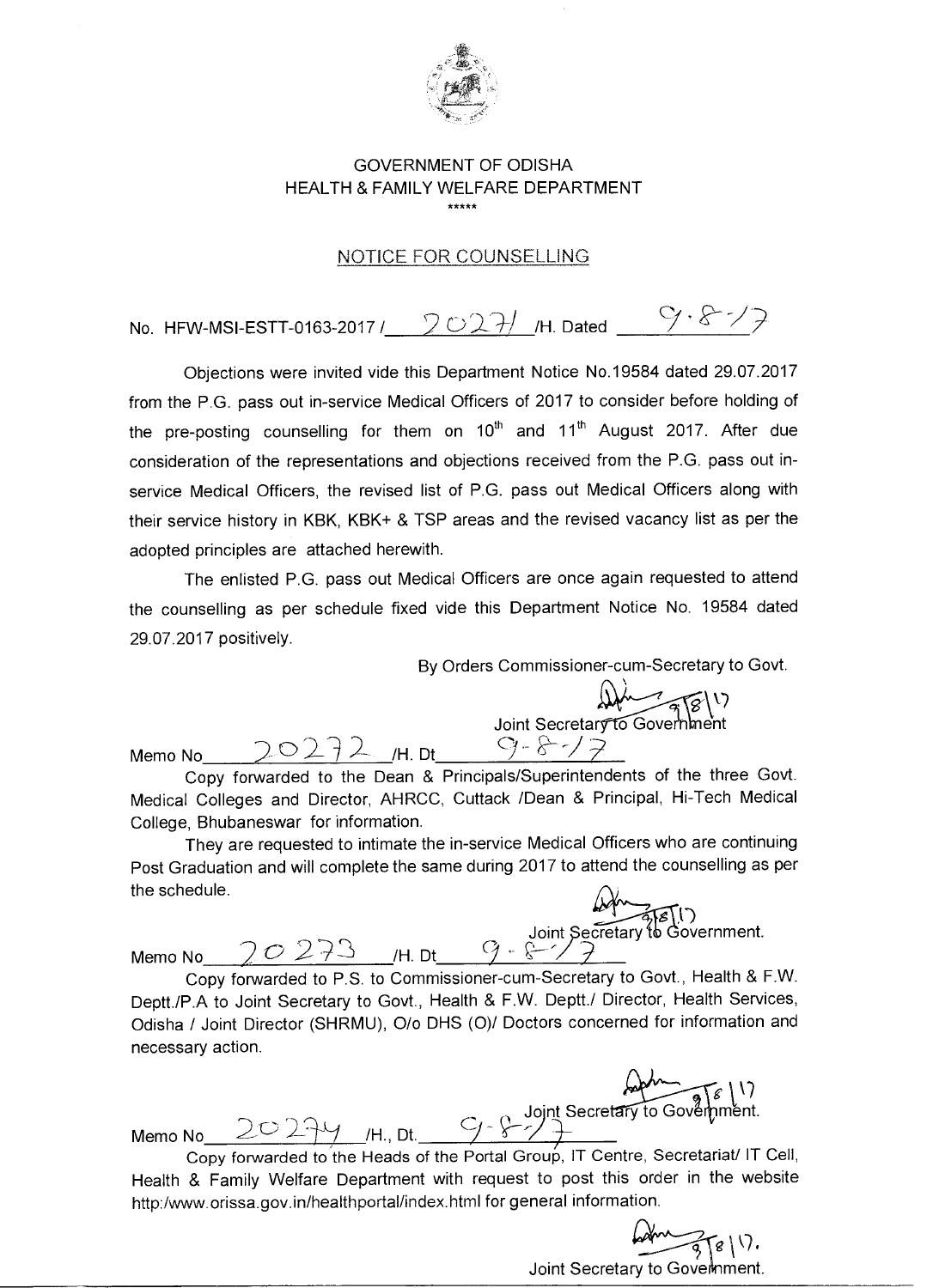|                         | GOVT.                                  |                              |                                           |                                     |                                      |                                                      |                       | <b>KBK &amp; KBK+</b> |                                  |                              |            |            |                                     |                                       | <b>Total KBK / Tribal</b> |                                         |                                                        |                |
|-------------------------|----------------------------------------|------------------------------|-------------------------------------------|-------------------------------------|--------------------------------------|------------------------------------------------------|-----------------------|-----------------------|----------------------------------|------------------------------|------------|------------|-------------------------------------|---------------------------------------|---------------------------|-----------------------------------------|--------------------------------------------------------|----------------|
| Sl. No                  | <b>NOTIFIACTION</b><br>NO. /YR/ SL.NO. | <b>Provision Disp.</b><br>No | <b>NAME / COMMUNITY</b>                   | QUALIFICATION/<br><b>DISCIPLINE</b> | <b>DATE OF BIRTH</b><br>(DD/MM/YYYY) | PRESENT PLACE OF POSTING /<br><b>DATE OF JOINING</b> | From                  | To                    | No. of days<br>in KBK<br>Service | yrs                          | From       | To         | No. of days<br>in Tribal<br>Service | <b>Tribal</b><br>service              | No. of days               | in yrs                                  |                                                        |                |
| $\mathbf{1}$            | 21597/96/579                           | 551                          | Dr. GUJURAM MARANDI,<br>ST, Class-I (Sr.) | Pharmacology                        | 05.06.1969                           | VIMSAR, Burla                                        |                       |                       | $\mathbf 0$                      | )Yrs,0<br>Mon, Odays         | 25-06-1997 | 15-07-2014 | 6229                                | 17Yrs,0<br>Mon, 20day<br>$\mathsf{s}$ | 6229                      | 17 years 0<br>months 19<br>days         | Dhatkidihi,<br>ulenbahal,<br>(injirikela<br>Sundargarh | $\overline{A}$ |
| $\overline{2}$          | 11795/01/429                           | 382                          | Dr. SABITA NAYAK                          | Microbiology                        | 25.06.1973                           | IMS & SUM Hosp., BBSR                                |                       |                       | $\mathbf{0}$                     | )Yrs,0<br>Mon, Odays         |            |            | $\mathsf 0$                         | OYrs, 0<br>Mon, Odays                 | $\mathbf 0$               | 0 years 0<br>months 0<br>days           |                                                        | B              |
| $\overline{\mathbf{3}}$ | 11795/01/452                           | 386                          | Dr. BIJAY KUMAR SETHI                     | Anaes.                              |                                      | MKCG MCH, Berhampur                                  |                       |                       | $\mathbf 0$                      | )Yrs,0<br>Mon, Odays         |            |            | $\mathsf{O}\xspace$                 | OYrs, 0<br>Mon, Odays                 | $\mathbf 0$               | 0 years 0<br>months 0<br>days           |                                                        | B              |
| $\overline{4}$          | 27368/01/147                           | 468                          | Dr. RAKESH MOHANTY                        | <b>O&amp;G</b>                      | 11.07.1972                           | Hitech MCH, BBSR                                     | 30-07-2001            | 10-08-2003            | 741                              | 2Yrs,0<br>Mon, 11days        |            |            | $\mathbf 0$                         |                                       | 741                       | 2 years 0<br>months 10<br>days          | amataput,<br>Koraput                                   | B              |
| 5                       | 3538/05/97                             | 797                          | Dr. Bipin Bihari Mallick                  | Anaes.                              | 15-07-1978                           | MKCG MCH, Berhampur                                  | 01-03-2005 05-03-2010 |                       | 1830                             | 5Yrs,0<br>Mon, 4 days        |            |            | $\mathbf 0$                         | OYrs,0<br>Mon, Odays                  | 1830                      | 5 years 0<br>months 3<br>days           | Roth, Bolangir                                         | А              |
| 6                       | 3538/05/101                            | 799                          | Dr. Dasharatha Tudu                       | Surgery                             | 10-06-1978                           | MKCG MCH, Berhampur                                  |                       |                       | $\Omega$                         |                              | 23-02-2005 | 14-07-2014 | 3428                                | 9Yrs,4<br>Mon,21day                   | 3428                      | 9 years 4<br>months 20<br>days          | anmundabani,<br>Mayurbhanja                            | А              |
| $\overline{7}$          | 3538/05/102                            | 800                          | Dr. Sawna Sankar Murmu                    | Surgery                             | 25-02-1980                           | VIMSAR, Burla                                        |                       |                       | $\overline{0}$                   | OYrs,O<br>Mon, Odays         | 01-03-2005 | 14-07-2014 | 3422                                | 9Yrs,4<br>Mon,13day<br>$\sim$         | 3422                      | 9 years 4<br>months 14<br>days          | hampajhar,<br>Mayurbhanja                              | A              |
| 8                       | 22607/05/5                             | 823                          | Dr. Sasmita Patra                         | Paed.                               | 24-04-1980                           | Hi-tech MCH, Bhubaneswar                             |                       | 01-10-2005 25-08-2007 | 693                              | LYrs, 10<br>Mon,24day:       |            |            | $\mathbf 0$                         | OYrs, 0<br>Mon, Odays                 | 3212                      | 8 years 9<br>months 16                  | Bolangir                                               | A              |
|                         |                                        |                              |                                           |                                     |                                      |                                                      | 26-08-2007 19-07-2014 |                       | 2519                             | SYrs, 10<br>Mon,23day        |            |            | $\mathbf 0$                         | OYrs,0<br>Mon, Odays                  |                           | days                                    | Tarava, Sonepur                                        |                |
| 9                       | 15848/06/20                            | 922                          | Dr. Annapurna Sahoo                       | Pharmacology                        | 01-05-1980                           | VIMSAR, Burla                                        |                       | 10-07-2006 29-08-2008 | 781                              | 2Yrs, 1<br>Mon, 19day:       |            |            | 0                                   | OYrs, 0<br>Mon, Odays                 | 2646                      | 7 years 2<br>months 30                  | labarangapur                                           | $\overline{A}$ |
|                         |                                        |                              |                                           |                                     |                                      |                                                      | 01-09-2008            | 10-10-2013            | 1865                             | SYrs, 1<br>Mon, 9days        |            |            | $\mathbf 0$                         | OYrs, 0<br>Mon, Odays                 |                           | days                                    | Pastikudi,<br>Kalahandi                                |                |
| 10                      | 25518/07/16                            | 991                          | Dr. Bikash Ch. Nanda                      | Medicine                            | 09.02.1979                           | VIMSAR, Burla                                        |                       |                       | $\overline{0}$                   | )Yrs,0<br>Mon, Odays         | 04-07-2007 | 19-08-2013 | 2238                                | 6Yrs,1<br>Mon, 15day                  | 2238                      | 6 years 1<br>months 15<br>days          | emagiri,<br>Sundargarh                                 | A              |
| 11                      | 25518/07/31                            | 998                          | Dr. Jatindra Prasad Hota                  | <b>O&amp;G</b>                      | 15.06.1980                           | VIMSAR, Burla                                        | nil                   | Nil                   | #VALUE!                          | #VALUE!                      | Nil        | Nil        | #VALUE!                             | #VALUE!                               | #VALUE!                   | #VALUE                                  |                                                        | B              |
| 12                      | 25518/07/111                           | 1035                         | Dr. Khirod Ch. Sahoo                      | T.B & C.D                           | 02.06.1980                           | VIMSAR, Burla                                        |                       | 01-09-2007 31-07-2012 | 1795                             | <b>IYrs, 10</b><br>Mon,30day |            |            | $\mathbf 0$                         | OYrs,0<br>Mon, Odays                  | 1795                      | 4 years 10<br>days                      | months 29 Nabarangapur                                 | A              |
| 13                      | 25518/07/131                           | 1050                         | Dr. Sangeeta Sanghmitra<br>Bhanja         | Bio- Chemistry                      | 22.06.1978                           | SCB MCH, CTC                                         |                       |                       | $\overline{0}$                   | Yrs,0<br>Mon, Odays          |            |            | $\mathbf 0$                         | OYrs, 0<br>Mon, Odays                 | $\mathbf 0$               | 0 years 0<br>months 0<br>days           | Keonjhar                                               | В              |
| 14                      | 25518/07/152                           | 1066                         | Dr. Manas Ranjan Naik, P.H                | Surgery                             | 26.01.1979                           | MKCG MCH, Berhampur                                  |                       | 18-08-2007 21-02-2010 | 918                              | 2Yrs,6<br>Mon, 3 days        |            |            | $\mathbf 0$                         | OYrs, 0<br>Mon, Odays                 | 918                       | 2 years 6<br>months 6<br>days           | Kandhamal                                              | B              |
| 15                      | 1257/09/32                             | 1095                         | Dr. Auravinda Nandi                       | <b>O&amp;G</b>                      | 18-01-1980                           | MKCG MCH, Berhampur                                  | 01-02-2009 21-05-2009 |                       | 109                              | OYrs,3<br>Mon, 20day:        |            |            | 0                                   | OYrs,0<br>Mon, Odays                  | 841                       | 2 years 3<br>months 20                  | Gadapur,<br><b>Candhamal</b>                           | B              |
|                         |                                        |                              |                                           |                                     |                                      |                                                      | 09-07-2012 11-07-2014 |                       | 732                              | 2Yrs,0<br>Mon, 2days         |            |            | $\mathbf 0$                         | OYrs, 0<br>Mon, Odays                 |                           | days                                    | Palsagora, Boudh                                       |                |
| 16                      | 1257/09/37                             | 1098                         | Dr. Sandhyarani Sahoo                     | Pathology                           | 31-03-1982                           | SCB MCH, CTC                                         | 18-02-2009            | 11-07-2014            | 1969                             | 5Yrs,4<br>Mon, 23day:        |            |            | $\mathsf 0$                         | OYrs,0<br>Mon, Odays                  | 1969                      | 5 years 4<br>months 22 Bolangir<br>days |                                                        | A              |
| 17                      | 1257/09/45                             | 1103                         | Dr. Shambhu Sankar Patra                  | Paed.                               | 18-07-1983                           | MKCG MCH, Berhampur                                  |                       | 06-03-2009 03-03-2012 | 1093                             | Yrs, 11<br>Mon, 26days       |            |            | $\mathbf 0$                         | OYrs, 0<br>Mon, Odays                 | 1093                      | 2 years 11<br>months 28<br>days         | MV-79,<br>Malkangiri                                   | В              |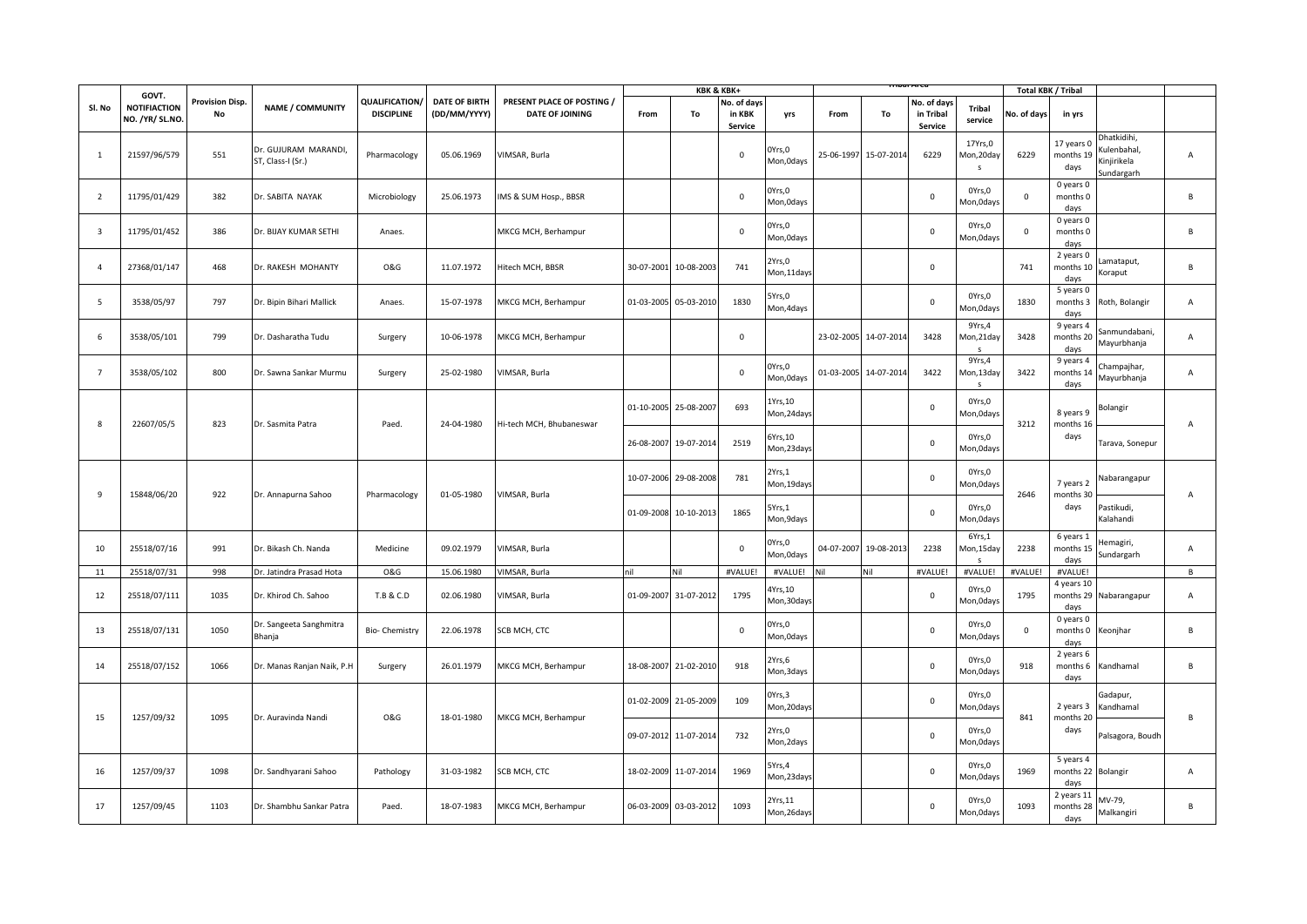| 18 | 1257/09/59  | 1113 | Dr. Harapriya Jena               | <b>O&amp;G</b> | 02-07-1981 | SCB MCH, CTC             | 12-02-2009 | 03-04-2013            | 1511        | 4Yrs, 1<br>Mon, 22day |            |            | $\mathbf 0$ | OYrs,0<br>Mon, Odays   | 1511        | 4 years 1<br>months 19 Nuapada<br>days                            | A              |
|----|-------------|------|----------------------------------|----------------|------------|--------------------------|------------|-----------------------|-------------|-----------------------|------------|------------|-------------|------------------------|-------------|-------------------------------------------------------------------|----------------|
| 19 | 1257/09/61  | 1115 | Dr. Purnima Meher                | Physiology     | 15-04-1982 | VIMSAR, Burla            | 13-02-2009 | 16-05-2009            | 92          | Yrs,3<br>Mon,3days    |            |            | $\mathsf 0$ | OYrs, 0<br>Mon,0days   | 92          | 0 years 3<br>months 1<br>Bolangir<br>days                         | B              |
| 20 | 1257/09/69  | 1121 | Dr. Srikanta Ku. Behera          | Medicine       | 28.05.1980 | MKCG MCH, Berhampur      | 16-02-2009 | 14-07-2014            | 1974        | Yrs,4<br>Mon, 28day   |            |            | $\mathbf 0$ | OYrs,0<br>Mon, Odays   | 1974        | 5 years 4<br>Mathili,<br>months 27<br>Malkangiri<br>days          | A              |
| 21 | 1257/09/83  | 1133 | Dr. Santosh Ku. Singh            | Ophthalmology  | 02.08.1979 | Hi-tech MCH, Bhubaneswar | 16-02-2009 | 18-07-2014            | 1978        | Yrs,5<br>Mon, 2 days  |            |            | $\mathsf 0$ | OYrs,0<br>Mon,0days    | 1978        | 5 years 4<br>months 31<br>Nuapada<br>days                         | А              |
| 22 | 3513/10/7   | 1182 | Dr. Milan Misra                  | T.B & C.D      | 27-05-1983 | SCB MCH, CTC             |            |                       | $\mathbf 0$ | Yrs,0<br>Aon, Odays   | 09-03-2010 | 15-07-2014 | 1589        | 4Yrs,4<br>Mon,6days    | 1589        | 4 years 4<br>uleipat,<br>months 7<br>Mayurbhanja<br>days          | A              |
| 23 | 3513/10/26  | 1194 | Dr. Aditya Narayan Das           | Medicine       | 10-07-1983 | VIMSAR, Burla            |            | 03-03-2010 14-07-2014 | 1594        | Yrs,4<br>Mon,11day    |            |            | $\mathsf 0$ | OYrs, 0<br>Mon, Odays  | 1594        | 4 years 4<br>months 12<br>Koraput<br>days                         | A              |
| 24 | 3513/10/56  | 1214 | Dr. Alok Ku. Jena                | <b>O&amp;G</b> | 12-11-1983 | SCB MCH, CTC             |            | 03-03-2010 12-07-2014 | 1592        | IYrs,4<br>Mon, 9 days |            |            | $\pmb{0}$   | OYrs,0<br>Mon,0days    | 1592        | 4 years 4<br>Chapuria,<br>months 10<br>alahandi<br>days           | А              |
| 25 | 3513/10/79  | 1229 | Dr. Niranjan Mohapatra           | Medicine       | 07-12-1982 | SCB MCH, CTC             |            |                       | $\mathbf 0$ | Yrs,0<br>Mon, Odays   | 19-02-2010 | 11-07-2014 | 1603        | 4Yrs,4<br>Mon,22day    | 1603        | 4 years 4<br>sana,<br>months 21<br>Mayurbhanja<br>days            | A              |
| 26 | 3513/10/100 | 1241 | Dr. Priti Pallavi Panigrahi      | Skin & V.D     | 04-07-1984 | SCB MCH, CTC             |            |                       | $\mathbf 0$ | )Yrs,0<br>Mon, Odays  |            |            | $\mathsf 0$ | OYrs,0<br>Mon,0days    | $\mathbf 0$ | 0 years 0<br>months 0<br>days                                     | B              |
| 27 | 3513/10/104 | 1244 | Dr. Mitali Dash                  | Pathology      | 14-07-1984 | MKCG MCH, Berhampur      |            | 16-02-2010 04-04-2013 | 1143        | Yrs,1<br>Mon, 19days  |            |            | 0           | OYrs,0<br>Mon, Odays   | 1143        | 3 years 1<br>atanagarh,<br>months 16<br>Bolangir<br>days          | A              |
| 28 | 3513/10/106 | 1245 | Dr. Jibitesh Ku. Behera          | Surgery        | 19-06-1983 | SCB MCH, CTC             |            |                       | $\mathbf 0$ | Yrs,0<br>Mon, Odays   | 03-04-2010 | 13-07-2014 | 1562        | 4Yrs,3<br>Mon,10day    | 1562        | 4 years 3<br>3onai,<br>months 10<br>Sundargarh<br>days            | A              |
| 29 | 3513/10/110 | 1248 | Dr. Nilamadhab Pradhan           | Ophthalmology  | 01-05-1983 | SCB MCH, CTC             |            |                       | $\mathbf 0$ | Yrs,0<br>Mon, Odays   | 26-02-2010 | 03-02-2011 | 342         | 0Yrs,11<br>Mon, 8 days | 342         | 0 years 11<br>Saraskana,<br>months 7<br>Mayurbhanja<br>days       | R.             |
| 30 | 3513/10/112 | 1250 | Dr. Surya Prakash                | Orthopaedics   | 01-12-1982 | SCB MCH, CTC             |            | 02-03-2010 11-07-2014 | 1592        | Yrs,4<br>Mon,9days    |            |            | $\mathsf 0$ | OYrs,0<br>Mon,0days    | 1592        | 4 years 4<br>months 10<br>Bolangir<br>days                        | A              |
| 31 | 3513/10/118 | 1254 | Dr. Arvind Ranjan Mickey         | Anaes.         | 07-09-1979 | SCB MCH, CTC             |            | 23-02-2010 11-07-2014 | 1599        | Yrs,4<br>Mon, 18days  |            |            | 0           | OYrs,0<br>Mon, Odays   | 1599        | 4 years 4<br>months 17<br>Gajapati H.O<br>days                    | Α              |
| 32 | 3513/10/124 | 1259 | Dr. Dillip Ku. Pradhan           | Medicine       | 10-05-1981 | SCB MCH, CTC             |            | 03-03-2010 14-07-2014 | 1594        | Yrs,4<br>Mon,11day    |            |            | $\mathbf 0$ | OYrs,0<br>Mon, Odays   | 1594        | 4 years 4<br>months 12<br>Kandhamal<br>days                       | $\mathsf{A}$   |
| 33 | 3513/10/125 | 1260 | Dr. Laxmi Sankar Kumar           | Radiology      | 27-02-1979 | SCB MCH, CTC             |            | 08-03-2010 10-07-2014 | 1585        | Yrs,4<br>Mon, 2 days  |            |            | $\mathsf 0$ | OYrs,0<br>Mon,0days    | 1585        | 4 years 4<br>rikabali.<br>months 3<br>andhamal<br>days            | A              |
| 34 | 3513/10/171 | 1285 | Dr. Ashish Tripathy              | Anaes.         | 27-02-1981 | SCB MCH, CTC             |            |                       | $\mathbf 0$ |                       | 23-03-2009 | 03-07-2014 | 1928        | 5Yrs,3<br>Aon,10day    | 1928        | 5 years 3<br>ansabahal,<br>months 11<br>Sundargarh<br>days        | А              |
| 35 | 3513/10/174 | 1287 | Dr. Soubhagya Ranjan<br>Tripathy | Skin & V.D     | 05.01.1982 | /IMSAR, Burla            |            | 19-02-2010 14-07-2014 | 1606        | 4Yrs,4<br>Mon, 25day  |            |            | 0           | OYrs, 0<br>Mon, Odays  | 1606        | 4 years 4<br>months 24<br>Sonepur<br>days                         | Α              |
| 36 | 3513/10/202 | 1305 | Dr. Indrajeet Padhy              | Surgery        | 02-07-1982 | MKCG MCH, Berhampur      |            | 05-03-2010 14-07-2014 | 1592        | Yrs,4<br>Mon, 9 days  |            |            | 0           | OYrs,0<br>Mon, Odays   | 1592        | 4 years 4<br>Mathili,<br>months 10<br>Malkangiri<br>days          | $\overline{A}$ |
| 37 | 3513/10/240 | 1329 | Dr. Jagannath Panda              | Anaes.         | 29-05-1981 | VIMSAR, Burla            |            |                       | $\mathbf 0$ | )Yrs,0<br>Mon, Odays  | 19-02-2010 | 28-09-2012 | 952         | 2Yrs,7<br>Mon,9days    | 952         | 2 years<br>larichandanpur,<br>months 9<br><b>Keonjhar</b><br>days | B.             |
| 38 | 3513/10/242 | 1330 | Dr. Sameer Panda                 | Medicine       | 01-11-1982 | MKCG MCH, Berhampur      |            | 16-02-2010 11-07-2014 | 1606        | Yrs,4<br>Mon,25days   |            |            | $\mathbf 0$ | OYrs, 0<br>Mon, Odays  | 1606        | 4 years 4<br>.Khajuripada,<br>months 24<br>Gajapati<br>days       | $\mathsf{A}$   |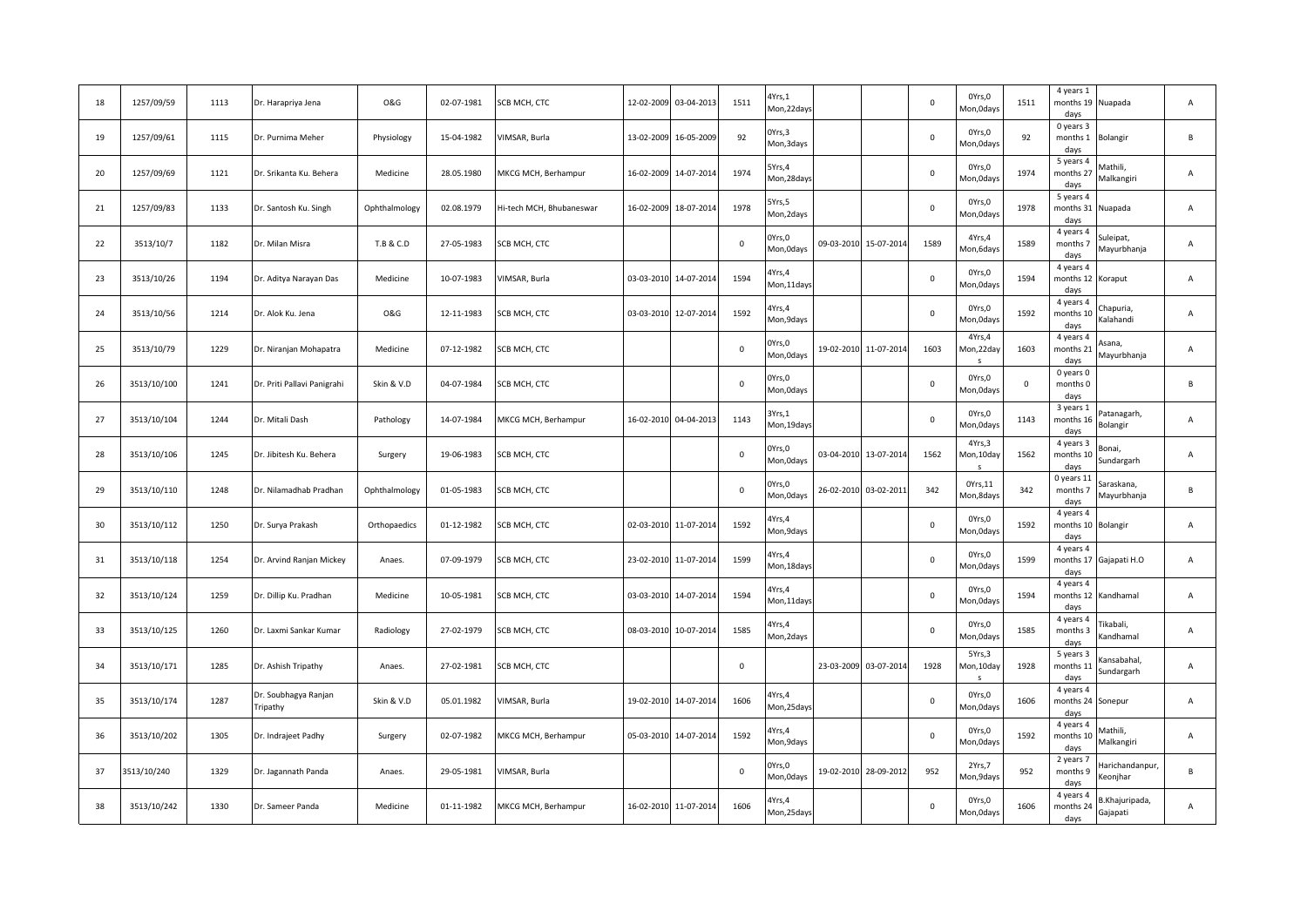| 39 | 3513/10/275 | 1353 | Dr. Prabodha Ku. Swain    | Ophthalmology  | 01-05-1982 | MKCG MCH, Berhampur         | 23-02-2010 | 15-07-2014            | 1603        | 4Yrs,4<br>Mon,22day:  |            |            | 0           | OYrs, 0<br>Mon, Odays         | 1603    | 4 years 4<br>months 2:<br>days          | Sunabeda,<br>Nabarangapur                     | Α              |
|----|-------------|------|---------------------------|----------------|------------|-----------------------------|------------|-----------------------|-------------|-----------------------|------------|------------|-------------|-------------------------------|---------|-----------------------------------------|-----------------------------------------------|----------------|
| 40 | 3513/10/282 | 1356 | Dr. Sankarsan Gan         | <b>O&amp;G</b> | 13-05-1978 | MKCG MCH, Berhampur         | 18-02-2010 | 24-07-2014            | 1617        | IYrs,5<br>Mon, 6days  |            |            | $\mathsf 0$ | OYrs,0<br>Mon, Odays          | 1617    | 4 years 5<br>months 4<br>days           | Gunupur,<br>Rayagada                          | А              |
| 41 | 3513/10/285 | 1358 | Dr. Philemon Ekka         | Medicine       | 11-05-1982 | SCB MCH, CTC                |            |                       | $\mathbf 0$ | Yrs,0<br>Mon, Odays   | 04-03-2010 | 15-07-2014 | 1594        | 4Yrs,4<br>Mon,11day<br>$\sim$ | 1594    | 4 years 4<br>months 12<br>days          | latibari,<br>undargarh                        | $\mathsf{A}$   |
| 42 | 3513/10/295 | 1368 |                           |                | 31-07-1983 | SCB MCH, CTC                | 24-02-2010 | 30-04-2012            | 796         | 2Yrs,2<br>Mon, 6days  |            |            | 0           | OYrs,0<br>Mon, Odays          | 1450    | 3 years 11<br>months 20                 | Chudapali,<br>Bolangir                        | Α              |
|    |             |      | Dr. Sujit Ku. Mohanty     | Surgery        |            |                             | 27-09-2012 | 13-07-2014            | 654         | LYrs,9<br>Mon,16day:  |            |            | $\mathsf 0$ | OYrs,0<br>Mon, Odays          |         | days                                    | Gudvella,<br>Bolangir                         |                |
| 43 | 3513/10/296 | 1371 | Dr. Subrat Ku. Pradhan    | Surgery        | 25-12-1981 | VIMSAR, Burla               | 02-03-2010 | 10-07-2014            | 1591        | 1Yrs,4<br>Mon, 8 days |            |            | $\mathsf 0$ | OYrs, 0<br>Mon, Odays         | 1591    | 4 years 4<br>months 9<br>days           | Nuapada                                       | Α              |
| 44 | 3513/10/301 | 1375 | Dr. Girija Sankar Mohanta | ENT            | 03-04-1983 | SCB MCH, CTC                |            | 09-03-2010 31-07-2012 | 875         | 2Yrs,4<br>Mon, 22day  | 01-08-2012 | 11-07-2014 | 709         | 1Yrs, 11<br>Mon, 10day<br>s   | 1584    | 4 years 4<br>months 2<br>days           | Kotagarh,<br>Kandhamal &<br>Chimila, Keonjhar | $\overline{A}$ |
| 45 | 3513/10/302 | 1375 | Dr. Lopinti Ku. Swamy     | Orthopaedics   | 10-11-1982 | MKCG MCH, Berhampur         | 17-02-2010 | 14-07-2014            | 1608        | 1Yrs,4<br>Mon,27day:  |            |            | $\mathsf 0$ | OYrs,0<br>Mon, Odays          | 1608    | 4 years 4<br>months 26<br>days          | Mathili,<br>Malkangiri                        | А              |
| 46 | 3513/10/304 | 1376 | Dr. Anil Ku. Nayak        | Psychiatry     | 27-09-1983 | SCB MCH, CTC                | 24-02-2010 | 13-07-2014            | 1600        | 1Yrs,4<br>Mon, 19day: |            |            | 0           | OYrs, 0<br>Mon, Odays         | 1600    | 4 years 4<br>months 18 Bolangir<br>days |                                               | Α              |
| 47 | 3513/10/303 | 1377 | Dr. Shankar Ramchandwani  | Medicine       | 08-07-1977 | VIMSAR, Burla               | 10-03-2010 | 12-07-2014            | 1585        | IYrs,4<br>Mon, 2 days |            |            | $\mathbf 0$ | OYrs,0<br>Mon,0days           | 1585    | 4 years 4<br>months 3<br>days           | Nuapada                                       | $\mathsf{A}$   |
| 48 | 3513/10/308 | 1380 | Dr. Bibhuti Bhusan Das    | Surgery        | 11-06-1983 | SCB MCH, CTC                |            |                       | $\mathbf 0$ | Yrs,0<br>Mon, Odays   | 22-02-2010 | 13-07-2014 | 1602        | 4Yrs,4<br>Mon,21day<br>$\sim$ | 1602    | 4 years 4<br>months 20<br>days          | Gurundia,<br>undargarh                        | $\mathsf{A}$   |
| 49 | 3513/10/311 | 1383 | Dr. Satyajit Ku. Sahoo    | Anaes.         | 05-06-1981 | SCB MCH, CTC                | 24-02-2010 | 13-07-2014            | 1600        | IYrs,4<br>Mon, 19day: |            |            | 0           | OYrs,0<br>Mon, Odays          | 1600    | 4 years 4<br>months 18<br>days          | Koraput                                       | А              |
| 50 | 3513/10/313 | 1386 | Dr. Ansuman Pradhan       | Surgery        | 25-09-1982 | /IMSAR, Burla               | 26-02-2010 | 31-05-2013            | 1190        | Yrs,3<br>Mon,5days    |            |            | $\mathbf 0$ | OYrs,0<br>Mon,0days           | 1190    | 3 years 3<br>months 4<br>days           | Nuapada                                       | A              |
| 51 | 3513/10/323 | 1393 | Dr. Gurupad Das           | Medicine       | 13-06-1981 | /IMSAR, Burla               | 25-02-2010 | 14-07-2014            | 1600        | 1Yrs,4<br>Mon, 19day: |            |            | $\mathbf 0$ | OYrs,0<br>Mon, Odays          | 1600    | 4 years 4<br>months 18 Koraput<br>days  |                                               | $\overline{A}$ |
| 52 | 3513/10/327 | 1396 | Dr. Pravat Ranjan Sahoo   | Anaes.         | 12-07-1982 | MKCG MCH, Berhampur         | 24-02-2010 | 13-07-2014            | 1600        | IYrs,4<br>Mon, 19day: |            |            | $\mathsf 0$ | OYrs,0<br>Mon, Odays          | 1600    | 4 years 4<br>months 18<br>days          | utherbandh,<br>Bolangir                       | A              |
| 53 | 3513/10/356 | 1420 | Dr. Gouribala Behera      | Paed.          | 13-06-1983 | SCB MCH, CTC                | 16-02-2010 | 01-03-2012            | 744         | 2Yrs,0<br>Mon, 14day: |            |            | $\mathsf 0$ | OYrs, 0<br>Mon, Odays         | 744     | 2 years 0<br>months 13<br>days          | Koraput                                       | B              |
| 54 | 3513/10/357 | 1423 | Dr. Jitendra Ku. Sahu     | Surgery        | 02-07-1982 | VIMSAR, Burla               | 24-02-2010 | 11-07-2014            | 1598        | IYrs,4<br>Mon, 17day: |            |            | $\mathsf 0$ | OYrs,0<br>Mon, Odays          | 1598    | 4 years 4<br>days                       | months 16 Ullunda, Sonepur                    | Α              |
| 55 | 3513/10/371 | 1432 | Dr. Dhirendra Marandi     | Medicine       | 23-08-1980 | VIMSAR, Burla               | 05-03-2010 | 25-07-2014            | 1603        | 1Yrs,4<br>Mon, 20day: |            |            | $\mathbf 0$ | OYrs,0<br>Mon, Odays          | 1603    | 4 years 4<br>months 21<br>days          | Rayagada                                      | А              |
| 56 | 3513/10/391 | 1446 | Dr. Harapriya Soren       | Pathology      | 04-01-1981 | <b>VIKCG MCH, Berhampur</b> |            |                       | $\mathbf 0$ | Yrs,0<br>Mon, Odays   | 03-08-2011 | 03-08-2012 | 366         | 1Yrs,0<br>Mon, Odays          | 366     | 0 years 11<br>months 31<br>days         | Khunta,<br>Mayurbhanja                        | B              |
| 57 | 3513/10/392 | 1448 | Dr. Seshadev Chhatar      | Medicine       | 22-06-1981 | /IMSAR, Burla               | Nil        | Nil                   | #VALUE!     | #VALUE!               |            | Nil        | #VALUE!     | #VALUE!                       | #VALUE! | #VALUE!                                 |                                               | В              |
| 58 | 3513/10/394 | 1449 | Dr. Budhadev Gomango      | Medicine       | 26-07-1982 | SCB MCH, CTC                | 04-03-2010 | 14-08-2014            | 1624        | IYrs,5<br>Mon, 10days |            |            | $\mathbf 0$ | OYrs,0<br>Mon, Odays          | 1624    | 4 years 5<br>months 11<br>days          | Balimela,<br>Malkangiri                       | $\mathsf{A}$   |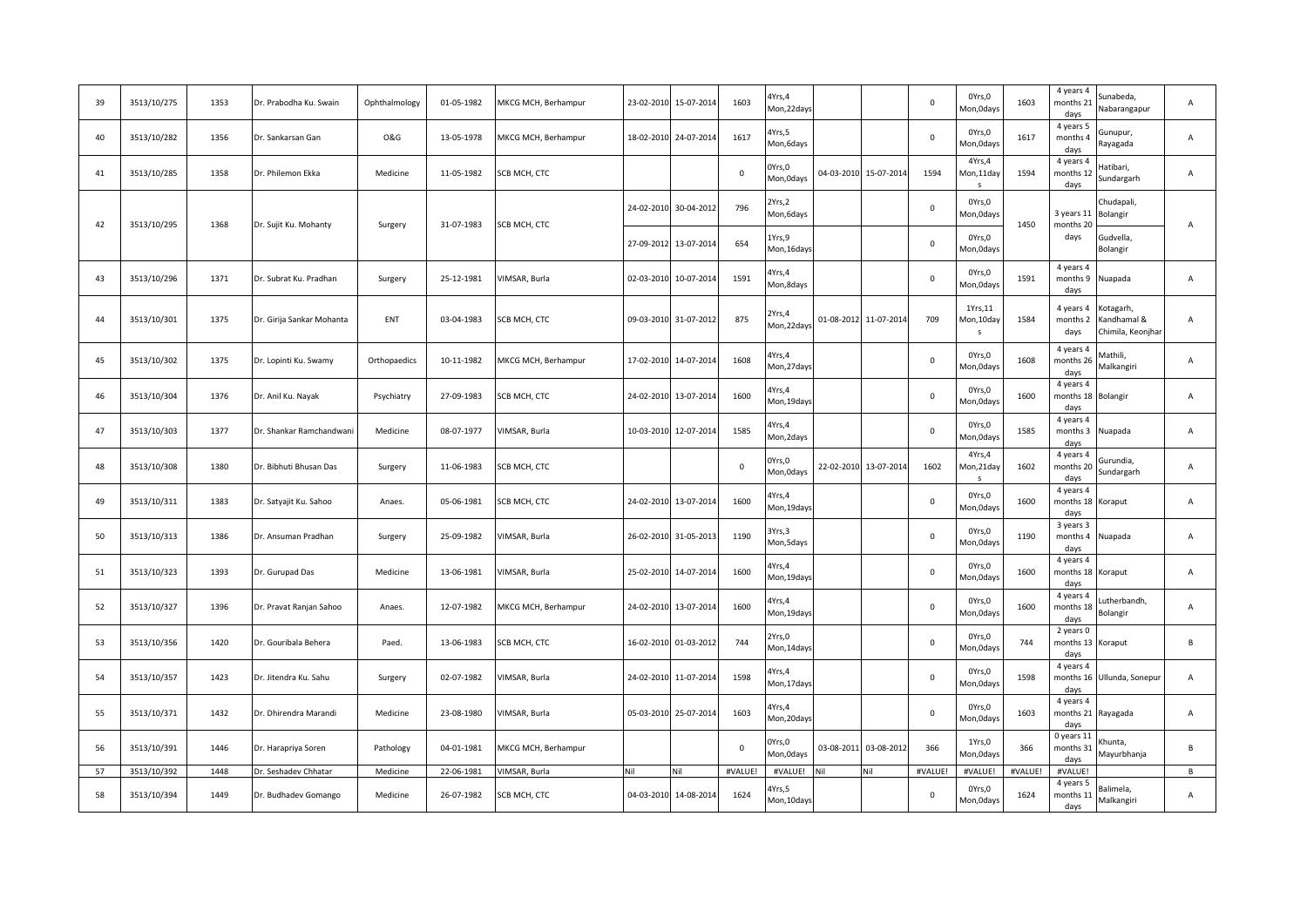| 59 | 3513/10/399 | 1452 | Dr. Susajit Ku. Pradhan       | Anaes.                  | 25-06-1982 | SCB MCH, CTC        | 15-02-2010 | 04-08-2012 | 901         | Yrs,5<br>Mon, 20day   |            |            | $\mathbf 0$ | OYrs,0<br>Mon, Odays          | 901  | 2 years 5<br>Raikia.<br>months 19<br>Kandhamal<br>days               | $\, {\sf B}$   |
|----|-------------|------|-------------------------------|-------------------------|------------|---------------------|------------|------------|-------------|-----------------------|------------|------------|-------------|-------------------------------|------|----------------------------------------------------------------------|----------------|
| 60 | 3513/10/405 | 1459 | Dr. Lingaraj Hansda           | Surgery                 | 12-05-1978 | VIMSAR, Burla       |            |            | $\mathbf 0$ | )Yrs,0<br>Mon, Odays  | 03-03-2010 | 30-07-2014 | 1610        | 4Yrs,4<br>Mon,27day           | 1610 | 4 years 4<br>laruan,<br>months 28<br>Mayurbhanja<br>days             | A              |
| 61 | 1642/11/53  | 1496 | Dr. Santanu Kumar Padhy       | SPM                     | 08-07-1984 | SCB MCH, CTC        | 01-02-2011 | 11-07-2014 | 1256        | Yrs,5<br>Mon,10day    |            |            | $\mathbf 0$ | OYrs,0<br>Mon, Odays          | 1256 | 3 years 5<br>handragiri,<br>months 9<br>Gajapati<br>days             | A              |
| 62 | 1642/11/69  | 1507 | Dr. Biswa Ranjan Pattanaik    | Surgery                 | 20-10-1984 | /IMSAR, Burla       | 09-02-2011 | 14-07-2014 | 1251        | Yrs,5<br>Mon,5days    |            |            | $\mathsf 0$ | OYrs,0<br>Mon,0days           | 1251 | 3 years 5<br>months 4<br>Nabarangapur<br>days                        | А              |
| 63 | 1642/11/70  | 1508 | Dr. Sagar Mohapatra           | <b>O&amp;G</b>          | 05-07-1983 | SCB MCH, CTC        |            |            | $\mathbf 0$ | Yrs,0<br>Aon, Odays   | 05-02-2011 | 16-07-2014 | 1257        | 3Yrs,5<br>Mon,11day           | 1257 | 3 years 5<br>Gurundia,<br>months 10<br>Sundargarh<br>days            | A              |
| 64 | 1642/11/73  | 1509 | Dr. Debabrata Pattanayak      | Radiology               | 25-12-1982 | SCB MCH, CTC        | 16-02-2011 | 14-07-2014 | 1244        | Yrs,4<br>Mon, 28day   |            |            | 0           | OYrs,0<br>Mon, Odays          | 1244 | 3 years 4<br>Naikenpali,<br>months 28<br>Sonepur<br>days             | A              |
| 65 | 1642/11/81  | 1518 | Dr. Biswa Ranjan Prusty       | Medicine                | 24-06-1983 | VIMSAR, Burla       |            |            | $\mathbf 0$ | Yrs,0<br>Aon, Odays   | 31-01-2011 | 13-07-2014 | 1259        | 3Yrs,5<br>Mon,12day<br>$\sim$ | 1259 | 3 years 5<br>hagamunda,<br>months 12<br>Ceonjhar<br>days             | Α              |
| 66 | 1642/11/92  | 1524 | Dr. Abhinash Sahoo            | Surgery                 | 20-11-1984 | SCB MCH, CTC        | 02-02-2011 | 04-08-2012 | 549         | Yrs,6<br>Mon, 2 days  |            |            | $\mathsf 0$ | OYrs,0<br>Mon, Odays          | 549  | 1 years 6<br>months 2<br>Nabarangapur<br>days                        | B              |
| 67 | 1642/11/93  | 1525 | Dr. N. Sagarika               | <b>O&amp;G</b>          | 21-06-1983 | SCB MCH, CTC        | 10-02-2011 | 22-07-2014 | 1258        | Yrs,5<br>Mon, 12day   |            |            | $\mathsf 0$ | OYrs,0<br>Mon,0days           | 1258 | 3 years 5<br>months 11<br>Durgi, Rayagada<br>days                    | A              |
| 68 | 1642/11/94  | 1526 | Dr. Nilamadhab Panigrahi      | Paed.                   | 19-10-1983 | SCB MCH, CTC        | 05-02-2011 | 23-07-2014 | 1264        | Yrs,5<br>Mon, 18day   |            |            | $\mathbf 0$ | OYrs,0<br>Mon, Odays          | 1264 | 3 years 5<br>sahada,<br>months 1.<br>Rayagada<br>days                | А              |
| 69 | 1642/11/134 | 1557 | Dr. Unmesh Kumar Jena         | Surgery                 | 22-10-1984 | SCB MCH, CTC        | 15-02-2011 | 13-07-2014 | 1244        | Yrs,4<br>Mon, 28day   |            |            | $\mathbf 0$ | OYrs,0<br>Mon, Odays          | 1244 | 3 years 4<br>Jasamantapur,<br>months 28<br>Koraput<br>days           | А              |
| 70 | 1642/11/161 | 1576 | Dr. Shushruta Mohanty         | Pathology               | 02-08-1981 | SCB MCH, CTC        | 14-02-2011 | 13-07-2014 | 1245        | Yrs,4<br>Mon, 29day   |            |            | $\mathsf 0$ | OYrs,0<br>Mon, Odays          | 1245 | 3 years 4<br>months 29 Bolangir<br>days                              | A              |
| 71 | 1642/11/164 | 1577 | Dr. Abhishek Sahoo            | Paed.                   | 07-12-1983 | SCB MCH, CTC        | 10-03-2011 | 12-07-2014 | 1220        | Yrs,4<br>Mon, 2 days  |            |            | $\mathsf 0$ | OYrs,0<br>Mon,0days           | 1220 | 3 years 4<br>months 4<br>Kalahandi<br>days                           | А              |
| 72 | 1642/11/174 | 1583 | Dr. Abhishek Patro            | Surgery                 | 05-01-1981 | SCB MCH, CTC        | 18-02-2011 | 10-07-2014 | 1238        | Yrs,4<br>Mon, 22 days |            |            | $\mathbf 0$ | OYrs,0<br>Mon, Odays          | 1238 | 3 years 4<br>ail Hosp.,<br>months 22<br><b>Coraput</b><br>days       | Α              |
| 73 | 1642/11/178 | 1587 | Dr. Jay Kumar Panda           | SPM                     | 07-05-1981 | VIMSAR, Burla       | 17-02-2011 | 01-08-2014 | 1261        | Yrs,5<br>Mon,15day    |            |            | $\mathbf 0$ | OYrs,0<br>Mon, Odays          | 1261 | 3 years 5<br>months 14 Rayagada<br>days                              | $\mathsf{A}$   |
| 74 | 1642/11/189 | 1596 | Dr. Himansu Shekhar<br>Mishra | Surgery                 | 03-07-1983 | VIMSAR, Burla       | 15-02-2011 | 11-07-2014 | 1242        | Yrs,4<br>Mon, 26day   |            |            | $\mathsf 0$ | OYrs,0<br>Mon,0days           | 1242 | 3 years 4<br>Phiringia,<br>months 26<br>andhamal<br>days             | A              |
| 75 | 1642/11/195 | 1600 | Dr. Binay Bhusan Sahoo        | Transfusion<br>Medicine | 18-03-1983 | SCB MCH, CTC        | 05-02-2011 | 13-07-2014 | 1254        | Yrs,5<br>Mon,8days    |            |            | $\mathsf 0$ | OYrs,0<br>Mon, Odays          | 1254 | 3 years 5<br>Daringibadi,<br>months 7<br>andhamal<br>days            | А              |
| 76 | 1642/11/196 | 1601 | Dr. Pranab Kumar Panigrahi    | Paed.                   | 16-06-1981 | MKCG MCH, Berhampur | 16-02-2011 | 12-07-2014 | 1242        | Yrs,4<br>Mon, 26day   |            |            | $\mathbf 0$ | OYrs,0<br>Mon,0days           | 1242 | 3 years 4<br>Duajhar,<br>months 26<br><b>Nuapada</b><br>days         | Α              |
| 77 | 1642/11/197 | 1602 | Dr. Bhabatosh Ghosh           | Paed.                   | 20-05-1984 | SCB MCH, CTC        |            |            | $\mathbf 0$ | Yrs,0<br>Mon, Odays   | 31-01-2011 | 11-07-2014 | 1257        | 3Yrs,5<br>Mon,10day           | 1257 | 3 years 5<br>aidhia, Udaypur<br>months 10<br><b>Ceonjhar</b><br>days | $\overline{A}$ |
| 78 | 1642/11/211 | 1611 | Dr. Swapna Sarit Sahoo        | Medicine / LSAS         | 03-08-1983 | SCB MCH, CTC        | 11-02-2011 | 14-07-2014 | 1249        | Yrs,5<br>Mon, 3 days  |            |            | $\mathsf 0$ | OYrs,0<br>Mon,0days           | 1249 | 3 years 5<br>iswanathpur,<br>months 2<br><b>Calahandi</b><br>days    | A              |
| 79 | 1642/11/220 | 1616 | Dr. Pitabas Nayak             | <b>ENT</b>              | 16-05-1982 | SCB MCH, CTC        |            |            | $\mathbf 0$ | )Yrs,0<br>Mon, Odays  | 01-02-2011 | 11-07-2014 | 1256        | 3Yrs,5<br>Mon, 10day          | 1256 | 3 years 5<br>Jdaypur,<br>months 9<br>Keonjhar<br>days                | A              |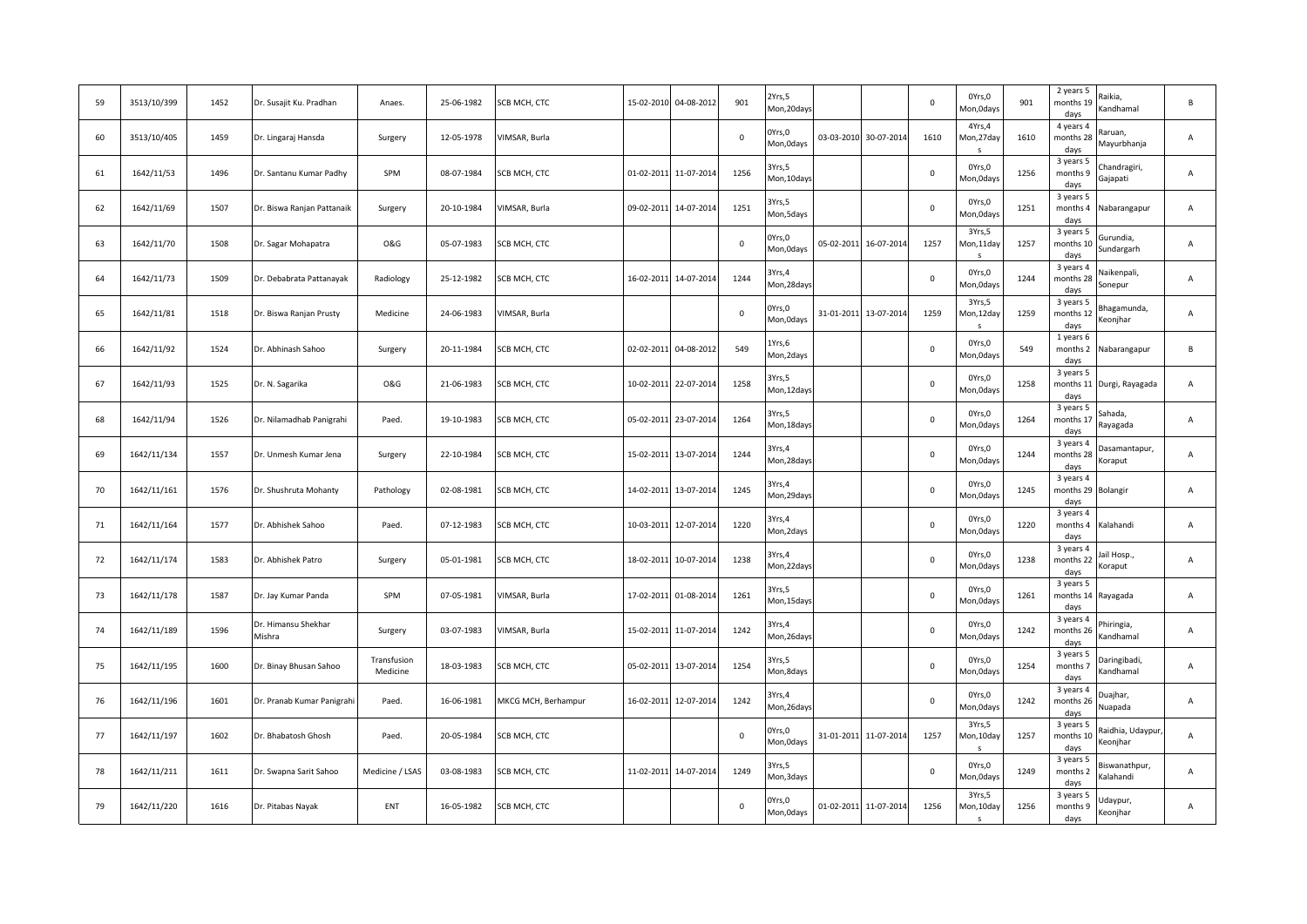| 80  | 1642/11/230  | 1625 | Dr. Ashok Kumar Khamari         | Ophthalmology  | 12-12-1980 | VIMSAR, Burla                        |            |                       | $\mathbf 0$ | OYrs,0<br>Mon, Odays          |            | 03-02-2011 12-07-2014 | 1255                | 3Yrs,5<br>Mon, 9days  | 1255         | 3 years 5<br>months 8<br>davs   | Saraskana,<br>Mayurbhanja   | Α            |
|-----|--------------|------|---------------------------------|----------------|------------|--------------------------------------|------------|-----------------------|-------------|-------------------------------|------------|-----------------------|---------------------|-----------------------|--------------|---------------------------------|-----------------------------|--------------|
| 81  | 1642/11/233  | 1628 | Dr. Santosh Kumar Swain         | Medicine       | 07.06.1984 | VIMSAR, Burla                        | 01-02-2011 | 14-03-2014            | 1137        | 3Yrs,1<br>Mon, 13day:         |            |                       | $\mathsf{O}\xspace$ | OYrs, 0<br>Mon, Odays | 1137         | 3 years 1<br>months 10<br>days  | Gajapati                    | A            |
| 82  | 1642/11/236  | 1629 | Dr. Sukanti Majhi               | Surgery        | 14-07-1985 | SCB MCH, CTC                         |            |                       | $\mathbf 0$ | OYrs,O<br>Mon, Odays          | 04-02-2011 | 14-07-2014            | 1256                | 3Yrs,5<br>Mon,10day   | 1256         | 3 years 5<br>months 9<br>days   | Badampahada.<br>Mayurbhanja | A            |
| 83  | 1642/11/241  | 1631 | Dr. Surya Narayan Gouda         | Medicine       | 10-05-1982 | SCB MCH, CTC                         | 10-02-2011 | 11-07-2014            | 1247        | 3Yrs,5<br>Mon, 1days          |            |                       | $\mathsf 0$         | OYrs, 0<br>Mon, Odays | 1247         | 3 years 4<br>months 31<br>days  | Varayanpatana,<br>Koraput   | Α            |
| 84  | 1642/11/245  | 1636 | Dr. Niranjan Jena               | Ophthalmology  | 28-01-1981 | MKCG MCH, Berhampur                  | 09-02-2011 | 14-07-2014            | 1251        | 3Yrs,5<br>Mon, 5 days         |            |                       | $\mathbf 0$         | OYrs, 0<br>Mon,0days  | 1251         | 3 years 5<br>months 4<br>days   | Kusmel, Bolangir            | Α            |
| 85  | 1642/11/255  | 1642 | Dr. Jasoda Majhi                | Microbiology   | 11-05-1983 | SCB MCH, CTC                         |            |                       | $\Omega$    | Yrs,0<br>Mon, Odays           |            |                       | $\Omega$            | OYrs, 0<br>Mon, Odays | $\mathbf{0}$ | 0 years 0<br>months 0<br>days   |                             | B            |
| 86  | 1642/11/275  | 1661 | Dr. Ghanashyam Meher            | Pathology      | 08-07-1979 | VIMSAR, Burla                        | nil        | Nil                   | #VALUE!     | #VALUE!                       | Nil        | Nil                   | #VALUE              | #VALUE!               | #VALUE       | #VALUE!                         |                             | $\mathsf{B}$ |
| 87  | 1642/11/296  | 1680 | Dr. Prabhash Kumar Naik         | Surgery        | 19-07-1982 | G in Surgery, Hitech MCH, BBS<br>014 | 22-05-2011 | 14-07-2014            | 1149        | Yrs,1<br>Mon, 22 days         |            |                       | $\Omega$            | OYrs, 0<br>Mon, Odays | 1149         | 3 years 1<br>months 22<br>days  | <br>samalai<br>Sonepur      | Α            |
| 88  | 1642/11/300  | 1684 | Dr. Manaranjan Malik            | Medicine       | 01-01-1982 | SCB MCH, CTC                         | 16-03-2011 | 15-07-2014            | 1217        | 3Yrs,3<br>Mon, 29day:         |            |                       | $\mathsf 0$         | OYrs, 0<br>Mon, Odays | 1217         | 3 years 4<br>months 1<br>days   | M. Rampur.<br>Kalahandi     | A            |
| 89  | 1642/11/304  | 1689 | Dr. Saroj Ranjan<br>Gochhatyat  | Surgery        | 11-07-1981 | VIMSAR, Burla                        | 05-02-2011 | 15-07-2014            | 1256        | 3Yrs,5<br>Mon, 10days         |            |                       | $\mathsf{O}\xspace$ | OYrs,0<br>Mon, Odays  | 1256         | 3 years 5<br>months 9<br>days   | amataput,<br>Koraput        | A            |
| 90  | 10287/12/12  | 1703 | Dr. Khage swar Behera (M<br>SC. | Anaes.         | 16.06.1986 | SCB MCH, CTC                         | 16-04-2012 | 30-06-2014            | 805         | 2Yrs,2<br>Mon, 14days         |            |                       | $\mathsf{O}\xspace$ | OYrs,0<br>Mon, Odays  | 805          | 2 years 2<br>months 15<br>days  | Tukla, Nuapada              | B            |
| 91  | 10287/12/17  | 1709 | Dr. Ruchika Priyadarsini        | Bio- Chemistry | 24.08.1984 | MKCG MCH, Berhampur                  | 20-04-2012 | 14-07-2014            | 815         | 2Yrs,2<br>Mon, 24 days        |            |                       | $\mathsf 0$         | OYrs,0<br>Mon,0days   | 815          | 2 years 2<br>months 25<br>days  | Sunabeda,<br>Rayagada       | B            |
| 92  | 17903/12/56  | 1793 | Dr. Lipsita Samantray           | Medicine       | 22.06.1986 | SCB MCH, CTC                         | 29-11-2012 | 04-04-2013            | 126         | OYrs,4<br>Mon, 6days          |            |                       | $\mathsf 0$         | OYrs, 0<br>Mon, Odays | 126          | 0 years 4<br>months 5<br>days   | Kalahandi                   | B            |
| 93  | 17903/12/85  | 1822 | Dr. Rajkumar Mohapatra          | Anaes.         | 25.06.1984 | Hi-tech MCH, Bhubaneswar             |            | 27-07-2012 21-07-2014 | 724         | LYrs, 11<br>Mon, 24 days      |            |                       | $\mathsf{O}\xspace$ |                       | 724          | 1 years 11<br>months 24<br>days | Chitrakonda,<br>Malkangiri  | B            |
| 94  | 17903/12/111 | 1842 | Dr. Dipti Ranjan Patjoshi       | ENT            | 20.05.1987 | SCB MCH, CTC                         | 24-07-2012 | 10-07-2014            | 716         | 1Yrs, 11<br>Mon, 16days       |            |                       | $\mathsf{O}\xspace$ | OYrs, 0<br>Mon, Odays | 716          | 1 years 11<br>months 16<br>days | adugaon,<br>Kalahandi       | R            |
| 95  | 17903/12/116 | 1847 | Dr. Snehanshu Dey               | Psychiatry     | 24.05.1985 | SCB MCH, CTC                         |            |                       | $\mathbf 0$ | OYrs,O<br>Mon, Odays          | 30-07-2012 | 10-07-2014            | 710                 | 1Yrs, 11<br>Mon,10day | 710          | 1 years 11<br>months 10<br>days | Kinjirikela,<br>Sundargarh  | B            |
| 96  | 17903/12/120 | 1851 | Dr. Girija Sankar Mohanty       | <b>O&amp;G</b> | 20.05.1986 | SCB MCH, CTC                         |            |                       | $\mathbf 0$ | Yrs,0<br>Mon, Odays           | 30-07-2012 | 10-07-2014            | 710                 | 1Yrs, 11<br>Mon,10day | 710          | 1 years 11<br>months 10<br>davs | Bolanga,<br>Sundargarh      | B            |
| 97  | 17903/12/228 | 1950 | Dr. Lopamudra                   | Microbiology   | 14.03.1985 | VIMSAR, Burla                        | 25-07-2012 | 23-08-2013            | 394         | LYrs,0<br>Mon, 29 days        |            |                       | $\mathbf 0$         | OYrs,0<br>Mon, Odays  | 394          | 1 years 0<br>months 28<br>days  | Govindpur,<br>Gajapati      | R.           |
| 98  | 17903/12/238 | 1955 | Dr. Bijaya Kumar Sur            | <b>O&amp;G</b> | 24.03.1982 | SCB MCH, CTC                         | 23-07-2012 | 23-07-2014            | 730         | 2Yrs,0<br>Mon, Odays          |            |                       | $\mathsf 0$         | OYrs, 0<br>Mon, Odays | 730          | 1 years 11<br>months 30<br>days | Khambesi,<br>Rayagada       | B            |
| 99  | 17903/12/284 | 1994 | Dr. Sagarika Panda              | Pathology      | 09-04-1984 | MKCG MCH, Berhampur                  | 29-09-2012 | 30-07-2014            | 669         | <b>LYrs, 10</b><br>Mon, 1days |            |                       | $\mathsf 0$         | OYrs, 0<br>Mon, Odays | 669          | 1 years 9<br>months 30<br>days  | Khariar, Nuapada            | B            |
| 100 | 17903/12/321 | 2025 | Dr. Soumya Ranjan Meher         | Paed.          | 19.07.1983 | SCB MCH, CTC                         | 23-07-2012 | 14-07-2014            | 721         | LYrs, 11<br>Mon, 21 days      |            |                       | $\pmb{0}$           | OYrs, 0<br>Mon,0days  | 721          | 1 years 11<br>months 21<br>days | Dunguripalli,<br>Sonepur    | B            |
| 101 | 17903/12/327 | 2033 | Dr. Mihir Meher                 | <b>O&amp;G</b> | 01.05.1986 | VIMSAR, Burla                        |            |                       | $\Omega$    | )Yrs,0<br>Mon, Odays          |            |                       | $\Omega$            | OYrs, 0<br>Mon, Odays | $\mathbf{0}$ | 0 years 0<br>months 0<br>days   |                             | B            |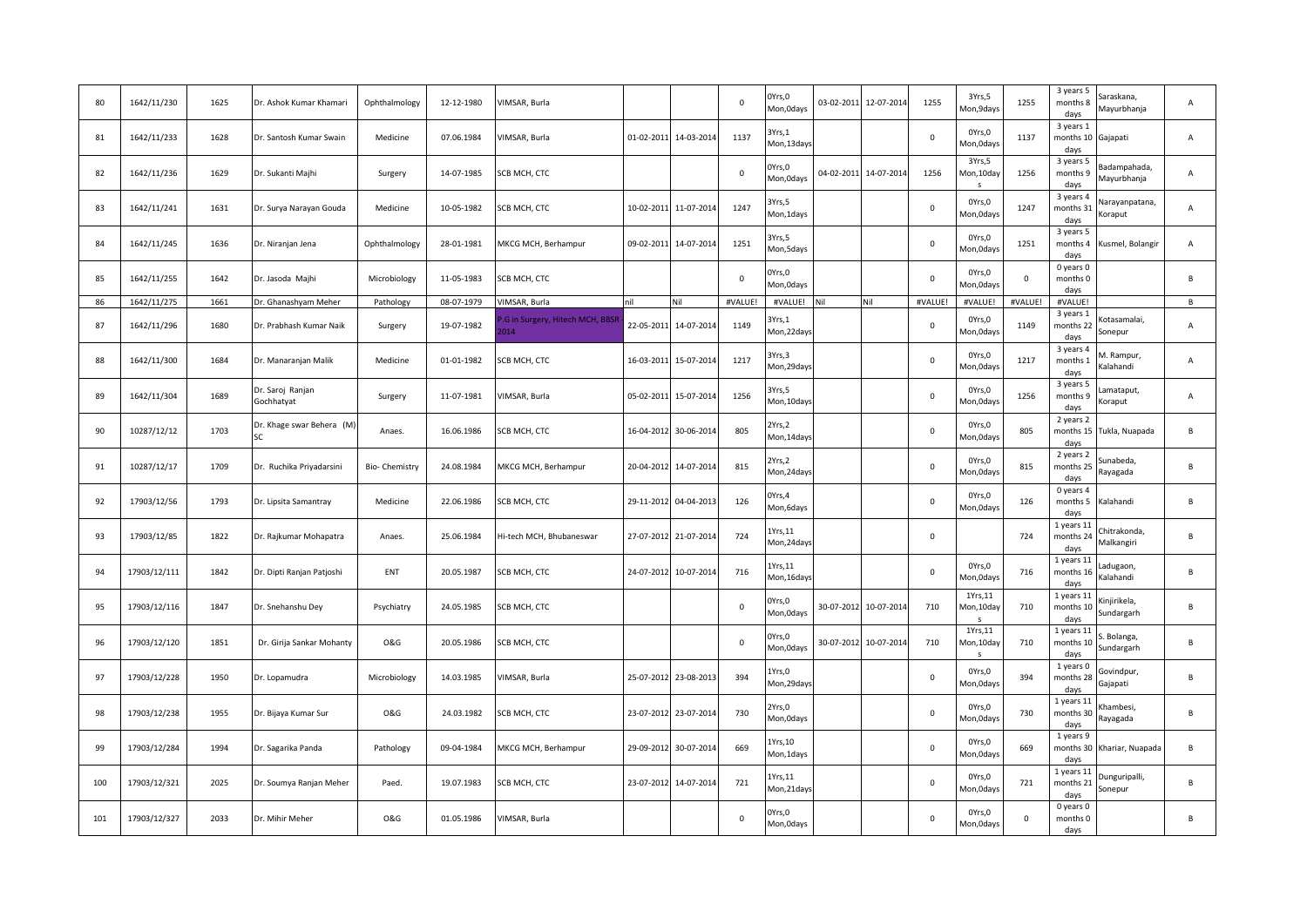| 102 | 2224/14/04   | 2071 | Dr. Sandeep Ku. Agrawal             | SPM            | 18-08-1984  | VIMSAR, Burla                         | 07-02-2014 | 14-07-2014 | 157         | Yrs,5<br>Mon, 7 days |  | $\mathsf 0$ | OYrs, 0<br>Mon, Odays | 157         | 0 years 5<br>months 5<br>days | Biramaharajpur,<br>Sonepur | B  |
|-----|--------------|------|-------------------------------------|----------------|-------------|---------------------------------------|------------|------------|-------------|----------------------|--|-------------|-----------------------|-------------|-------------------------------|----------------------------|----|
| 103 | 19699/14/1   | 2082 | Dr. Jyoti Ranjan Mohapatra          | Surgery        | 12-11-1983  | MKCG MCH, Berhampur                   | 13-08-2014 | 13-08-2014 | $\mathbf 0$ | Yrs,0<br>Mon, Odays  |  | $\mathbf 0$ | OYrs,0<br>Mon, Odays  | $\mathbf 0$ | 0 years 0<br>months 0<br>days | Kotpad, Koraput            | B  |
| 104 | 19699/14/7   | 2087 | Dr. Biswanath Rout                  | Paediatrics    | 02-01-1980  | <sup>2</sup> .G Study at Hi-tech-2017 |            |            | $\mathbf 0$ |                      |  | $\mathbf 0$ |                       | $\mathsf 0$ | 0 years 0<br>months 0<br>days |                            | В  |
| 105 | 19699/14/40  | 2114 | Dr. Das Birendra Manohar            | Surgery        | 14-01-1985  | VIMSAR, Burla                         |            |            | $\mathbf 0$ | Yrs,0<br>Mon, Odays  |  | $\mathbf 0$ | OYrs,0<br>Mon, Odays  | $\mathbf 0$ | 0 years 0<br>months 0<br>days |                            | B  |
| 106 | 21215/16/19  | 2153 | Dr. Tusar Mahapatra                 | <b>O&amp;G</b> | 05-07-1987  | VIMSAR, Burla                         |            |            | $\mathsf 0$ | Yrs,0<br>Mon, Odays  |  | $\pmb{0}$   | OYrs, 0<br>Mon, Odays | $\mathbf 0$ | 0 years 0<br>months 0<br>days |                            | B  |
| 107 | 21215/16/63  | 2194 | Dr. Satyajeet Mishra                | <b>O&amp;G</b> | 12-04-1986  | VIMSAR, Burla                         |            |            | $\mathbf 0$ | Yrs,0<br>Mon, Odays  |  | $\mathsf 0$ | OYrs,0<br>Mon, Odays  | $\mathbf 0$ | 0 years 0<br>months 0<br>days |                            | B  |
| 108 | 21215/16/66  | 2197 | Dr. Soumyshri Priti Darsan<br>Panda | <b>O&amp;G</b> | 16-07-1986  |                                       |            |            | $\mathbf 0$ |                      |  | $\mathsf 0$ |                       | $\mathsf 0$ | 0 years 0<br>months 0<br>days |                            | B  |
| 109 | 21215/16/69  | 2200 | Dr. Bulu Naik                       | <b>O&amp;G</b> | 07-06-1987  | VIMSAR, Burla                         |            |            | $\mathsf 0$ | Yrs,0<br>Mon, Odays  |  | 0           | OYrs,0<br>Mon,0days   | $\pmb{0}$   | 0 years 0<br>months 0<br>days |                            | B  |
| 110 | 21215/16/83  | 2210 | Dr. Aujjwalya Kumar Jena            | Medicine       | 12-04-1986  | SCB MCH, CTC                          |            |            | $\mathbf 0$ | Yrs,0<br>Mon, Odays  |  | $\mathsf 0$ | OYrs,0<br>Mon, Odays  | $\mathsf 0$ | 0 years 0<br>months 0<br>days |                            | B  |
| 111 | 21215/16/96  | 2224 | Dr. Shantanu Kumar Meher            | Paed.          | 01-07-1985  | MKCG MCH, Berhampur                   |            |            | $\mathbf 0$ | )Yrs,0<br>Mon, Odays |  | $\mathsf 0$ | OYrs,0<br>Mon, Odays  | $\mathbf 0$ | 0 years 0<br>months 0<br>days |                            | B  |
| 112 | 21215/16/113 | 2240 | Dr. Kumar Avijeet Dash              | Medicine       | 26-05-1988  | MKCG MCH, Berhampur                   |            |            | $\mathbf 0$ | Yrs,0<br>Mon, Odays  |  | $\mathbf 0$ | OYrs,0<br>Mon, Odays  | $\mathbf 0$ | 0 years 0<br>months 0<br>days |                            | R. |
| 113 | 21215/16/148 | 2274 | Dr. Dillip Kumar Chand              | Orthopaedics   | 16-06-1985  | VIMSAR, Burla                         |            |            | $\mathbf 0$ | Yrs,0<br>Mon, Odays  |  | $\mathsf 0$ | OYrs, 0<br>Mon, Odays | $\mathsf 0$ | 0 years 0<br>months 0<br>days |                            | B  |
| 114 | 21215/16/171 | 2291 | Dr. Arpita Nibedita Rout            | Skin & V.D     | 19-06-1988  | SCB MCH, CTC                          |            |            | $\mathbf 0$ | )Yrs,0<br>Mon, Odays |  | $\mathbf 0$ | OYrs,0<br>Mon, Odays  | $\mathbf 0$ | 0 years 0<br>months 0<br>days |                            | B  |
| 115 | 21215/16/173 | 2294 | Dr. Swayang Sudha Panda             | Medicine       | 03-04-1988  | MKCG MCH, Berhampur                   |            |            | $\mathbf 0$ | )Yrs,0<br>Mon, Odays |  | $\mathbf 0$ | OYrs,0<br>Mon, Odays  | $\mathbf 0$ | 0 years 0<br>months 0<br>days |                            | R. |
| 116 | 21215/16/179 | 2299 | Dr. Susanta Kumar Behera            | <b>O&amp;G</b> | 13-05-1985  | MKCG MCH, Berhampur                   |            |            | $\mathbf 0$ | )Yrs,0<br>Mon, Odays |  | $\mathsf 0$ | OYrs,0<br>Mon, Odays  | $\mathbf 0$ | 0 years 0<br>months 0<br>days |                            | B  |
| 117 | 21215/16/186 | 2307 | Dr. Madhusmita Nayak                | Pathology      | 01-04-1985  | VIMSAR, Burla                         |            |            | $\mathbf 0$ | Yrs,0<br>Mon, Odays  |  | $\mathbf 0$ | OYrs, 0<br>Mon, Odays | $\mathbf 0$ | 0 years 0<br>months 0<br>days |                            | B  |
| 118 | 21215/16/221 | 2339 | Dr. Satya Ranjan Sethy              | Medicine       | 05/04/19873 | VIMSAR, Burla                         |            |            | $\mathbf 0$ | )Yrs,0<br>Mon, Odays |  | $\mathsf 0$ | OYrs,0<br>Mon, Odays  | $\mathbf 0$ | 0 years 0<br>months 0<br>days |                            | B  |
| 119 | 21215/16/234 | 2349 | Dr. Sushama Bharati Majhi           | Medicine       | 05-07-1988  | SCB MCH, CTC                          |            |            | $\mathbf 0$ | )Yrs,0<br>Mon, Odays |  | $\mathsf 0$ | OYrs,0<br>Mon, Odays  | $\mathbf 0$ | 0 years 0<br>months 0<br>days | Nuapada                    | R. |
| 120 | 21215/16/237 | 2354 | Dr. Sambit Ranjan Dalei             | Skin & V.D     | 05-07-1990  | VIMSAR, Burla                         |            |            | $\mathbf 0$ | Yrs,0<br>Mon, Odays  |  | $\mathsf 0$ | OYrs,0<br>Mon, Odays  | $\mathbf 0$ | 0 years 0<br>months 0<br>days |                            | B  |
| 121 | 21215/16/243 | 2356 | Dr. Pravati Jena                    | Paed.          | 02-07-1984  | SCB MCH, CTC                          |            |            | $\mathbf 0$ | Yrs,0<br>Mon, Odays  |  | $\mathsf 0$ | OYrs,0<br>Mon, Odays  | $\mathbf 0$ | 0 years 0<br>months 0<br>days |                            | B  |
| 122 | 21215/16/261 | 2374 | Dr. Durgadatta Jani                 | Anaes.         | 16-12-1987  | MKCG MCH, Berhampur                   |            |            | $\mathbf 0$ |                      |  | $\mathsf 0$ |                       | $\mathbf 0$ | 0 years 0<br>months 0<br>days |                            | B  |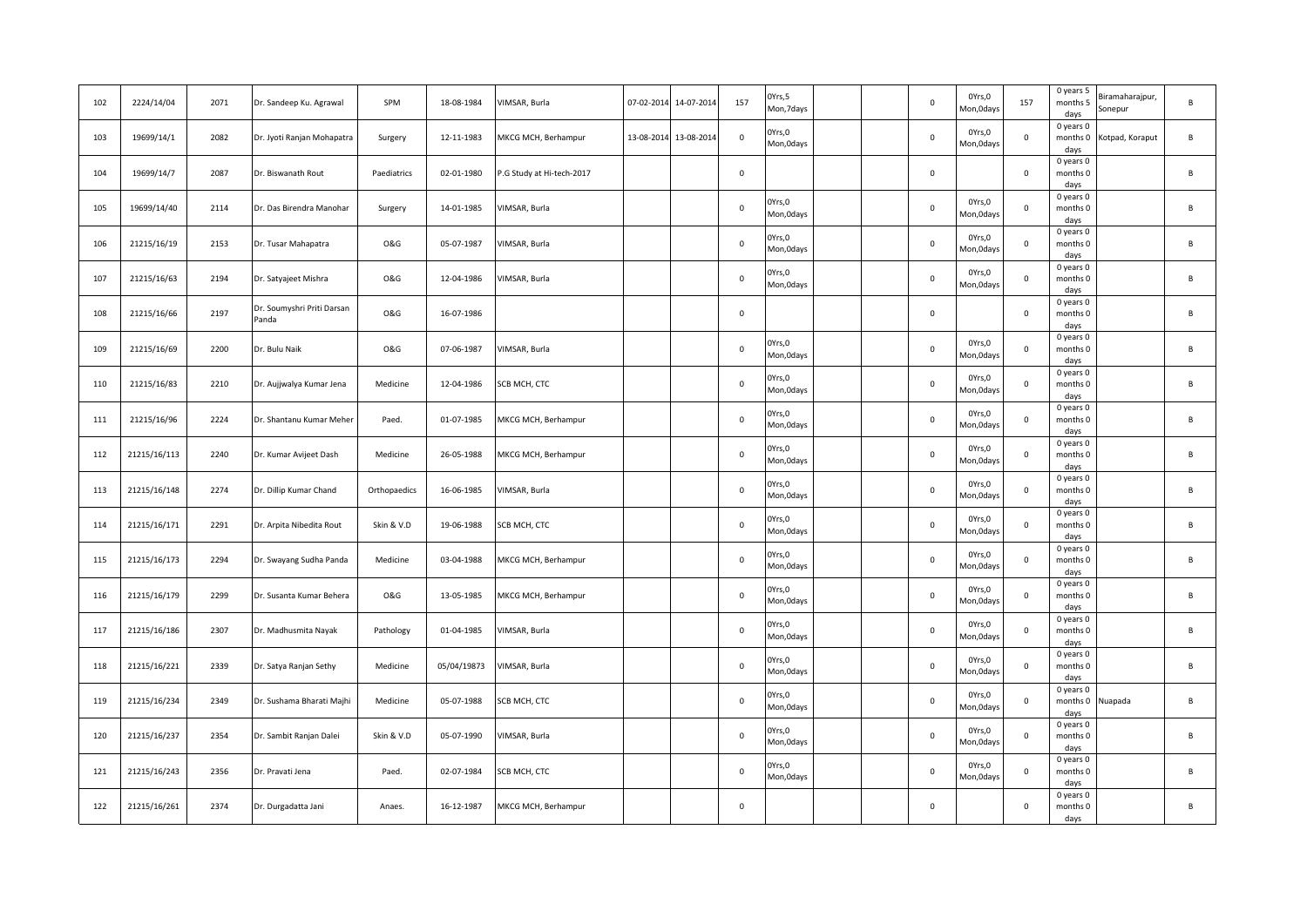| 123 | 21215/16/273 | 2383 | Dr. Ashis Kumar Patel   | Skin & V.D     | 18-06-1987 | MKCG MCH, Berhampur |  | OYrs, 0<br>Mon, Odays |  | $\Omega$ | OYrs,0<br>Mon, Odays | $\Omega$ | 0 years 0<br>months 0<br>days |  |
|-----|--------------|------|-------------------------|----------------|------------|---------------------|--|-----------------------|--|----------|----------------------|----------|-------------------------------|--|
| 124 | 21215/16/282 | 2391 | Dr. Subhrajit Mandal    | <b>O&amp;G</b> | 03-10-1987 | SCB MCH, CTC        |  | OYrs,0<br>Mon, Odays  |  |          | OYrs,0<br>Mon, Odays |          | 0 years 0<br>months 0<br>days |  |
| 125 | 21215/16/285 | 2397 | Dr. Ghanashyam Chattar  | <b>O&amp;G</b> | 26-06-1982 | VIMSAR, Burla       |  | OYrs, 0<br>Mon, Odays |  |          | OYrs,0<br>Mon, Odays |          | 0 years 0<br>months 0<br>days |  |
| 126 | 21215/16/296 | 2406 | Dr. Shashi Bhusan Sutar | Medicine       | 01-03-1986 | MKCG MCH, Berhampur |  | OYrs,0<br>Mon, Odays  |  |          | OYrs,0<br>Mon, Odays |          | 0 years 0<br>months 0<br>days |  |
| 127 | 21215/16/305 | 2417 | Dr. Bhupati Bhusan Jena | Medicine       | 09-07-1988 | VIMSAR, Burla       |  | OYrs, 0<br>Mon, Odays |  |          | OYrs,0<br>Mon, Odays | $\Omega$ | 0 years 0<br>months 0<br>days |  |
| 128 | 21215/16/326 | 2436 | Dr. Niranjan Nayak      | Medicine       | 19-11-1985 | MKCG MCH, Berhampur |  | OYrs,0<br>Mon, Odays  |  |          | OYrs,0<br>Mon, Odays | $\Omega$ | 0 years 0<br>months 0<br>days |  |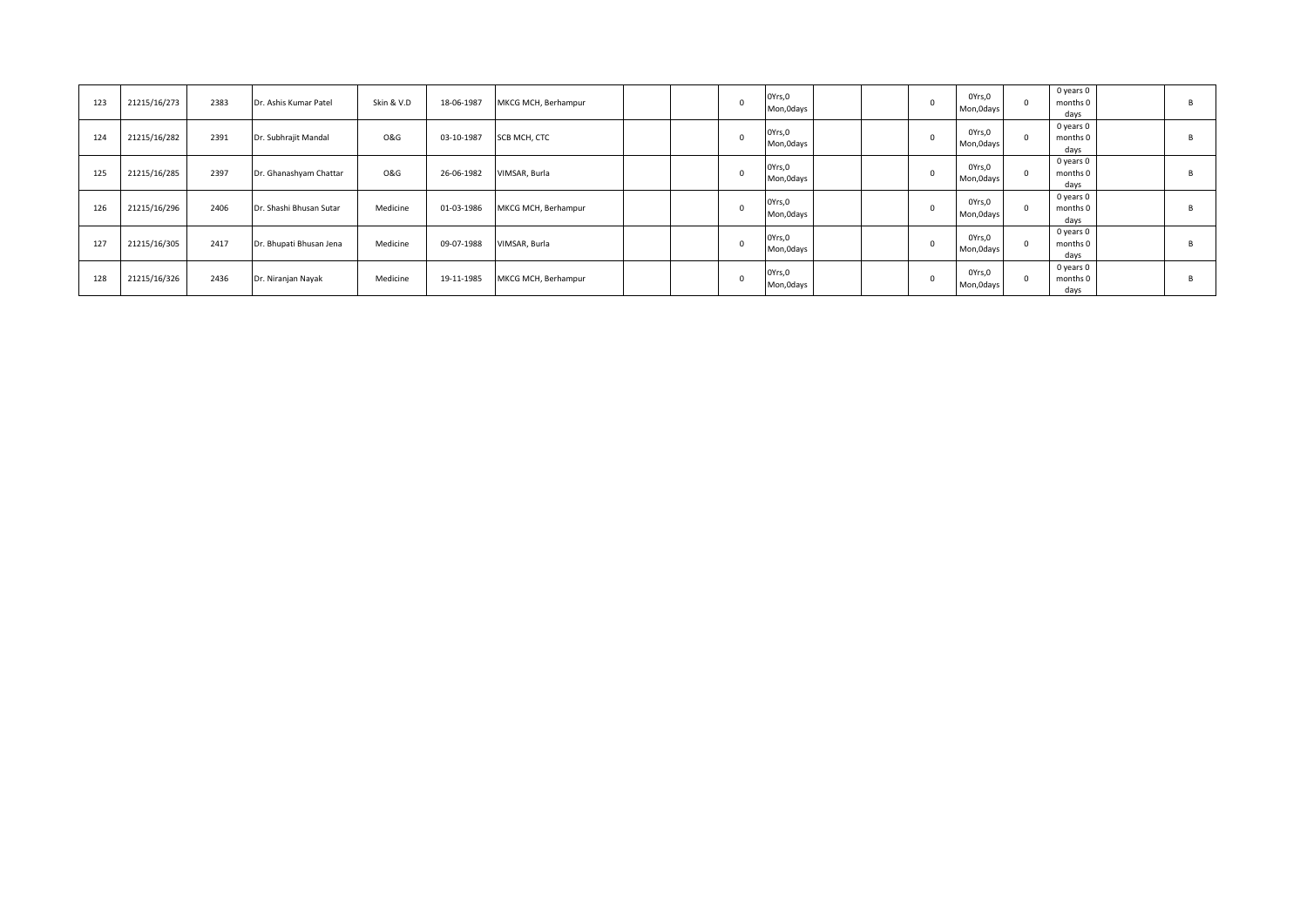| <b>Vacancy List</b> |                 |                                                       |                      |  |  |  |  |  |  |  |  |
|---------------------|-----------------|-------------------------------------------------------|----------------------|--|--|--|--|--|--|--|--|
| SI. No              | <b>District</b> | Institution                                           | Category             |  |  |  |  |  |  |  |  |
| 1                   | Balasore        | D.H.H, Balasore                                       | Anaes.               |  |  |  |  |  |  |  |  |
| $\overline{2}$      | <b>Boudh</b>    | D.H.H, Boudh                                          | Anaes.               |  |  |  |  |  |  |  |  |
| 3                   | Deogarh         | D.H.H, Deogarh                                        | Anaes.               |  |  |  |  |  |  |  |  |
|                     |                 |                                                       |                      |  |  |  |  |  |  |  |  |
| 4                   | Dhenkanal       | D.H.H, Dhenkanal                                      | Anaes.               |  |  |  |  |  |  |  |  |
| 5                   | Jajpur          | D.H.H, Jajpur                                         | Anaes.               |  |  |  |  |  |  |  |  |
| 6                   | Kandhamal       | D.H.H, Phulabani                                      | Anaes.               |  |  |  |  |  |  |  |  |
| $\overline{7}$      | Keonjhar        | D.H.H, Keonjhar                                       | Anaes.               |  |  |  |  |  |  |  |  |
| 8                   | Koraput         | DHH, Koraput (FRU) (V2) (DP) 108 (Mental Health)      | Anaes.               |  |  |  |  |  |  |  |  |
| 9                   | Malkangiri      | D.H.H, Malkangiri                                     | Anaes.               |  |  |  |  |  |  |  |  |
| 10                  | Nabarangapur    | DHH, Nawarangapur (FRU) (V1) (DP) 108                 | Anaes.               |  |  |  |  |  |  |  |  |
| 11                  | Nuapada         | DHH, Nuapada (FRU) (V1) (DP) 108                      | Anaes.               |  |  |  |  |  |  |  |  |
| 12                  | Rayagada        | D.H.H, Rayagada                                       | Anaes.               |  |  |  |  |  |  |  |  |
| 13                  | Sonepur         | DHH, Sonepur (FRU) (V0) (DP) 108                      | Anaes.               |  |  |  |  |  |  |  |  |
| 14                  | Sundargarh      | DHH, Sundargarh (FRU) (V1) (DP) 108 (Mental Health)   | Anaes.               |  |  |  |  |  |  |  |  |
| 15                  | Sambalpur       |                                                       | Anaes.               |  |  |  |  |  |  |  |  |
| 16                  | Balasore        | DHH, Sambalpur (FRU) (V0) (DP) 108<br>D.H.H, Balasore | <b>Bio-Chemistry</b> |  |  |  |  |  |  |  |  |
| 17                  | Bolangir        | D.H.H, Bolangir                                       | <b>Bio-Chemistry</b> |  |  |  |  |  |  |  |  |
| 18                  | Koraput         | DHH, Koraput (FRU) (V2) (DP) 108 (Mental Health)      | <b>Bio-Chemistry</b> |  |  |  |  |  |  |  |  |
| 19                  | Mayurbhanja     | D.H.H, Mayurbhanja                                    | <b>Bio-Chemistry</b> |  |  |  |  |  |  |  |  |
| 20                  | Balasore        | D.H.H, Balasore                                       | ENT                  |  |  |  |  |  |  |  |  |
| 21                  | Koraput         | DHH, Koraput (FRU) (V2) (DP) 108 (Mental Health)      | <b>ENT</b>           |  |  |  |  |  |  |  |  |
| 22                  | Malkangiri      | D.H.H, Malkangiri                                     | <b>ENT</b>           |  |  |  |  |  |  |  |  |
| 23                  | Nabarangapur    | DHH, Nawarangapur (FRU) (V1) (DP) 108                 | <b>ENT</b>           |  |  |  |  |  |  |  |  |
| 24                  | Nayagarh        | DHH, Nayagarh                                         | <b>ENT</b>           |  |  |  |  |  |  |  |  |
| 25                  | Anugul          | SDH, Pallahara                                        | Medicine             |  |  |  |  |  |  |  |  |
| 26                  | Anugul          | CHC Khamar (V0) (DP) 108                              | Medicine             |  |  |  |  |  |  |  |  |
| 27                  | Baragarh        | CHC Sohela (FRU) (V0) (DP) 108                        | Medicine             |  |  |  |  |  |  |  |  |
| 28                  | <b>Bhadrak</b>  | CHC Dhamnagar (V0) (DP) 108                           | Medicine             |  |  |  |  |  |  |  |  |
| 29                  | <b>Bhadrak</b>  | CHC Basudevpur (FRU) (V0) (DP) 108                    | Medicine             |  |  |  |  |  |  |  |  |
| 30                  | <b>Bhadrak</b>  | CHC Tihidi (V0) (DP) 108                              | Medicine             |  |  |  |  |  |  |  |  |
| 31                  | Bolangir        | CHC Kantabanji (FRU) (V0) (DP) 108                    | Medicine             |  |  |  |  |  |  |  |  |
| 32                  | Boudh           | D.H.H, Boudh                                          | Medicine             |  |  |  |  |  |  |  |  |
| 33                  | Cuttack         | CHC, Maniabandha (V0) (DP) 108                        | Medicine             |  |  |  |  |  |  |  |  |
| 34                  | Cuttack         | CHC, Baramba (V0) (DP) 108                            | Medicine             |  |  |  |  |  |  |  |  |
| 35                  | Cuttack         | CHC, Mahanga (FRU) (V0) (DP) 108                      | Medicine             |  |  |  |  |  |  |  |  |
| 36                  | Dhenkanal       | SDH Hiondol (FRU) (V0) (DP) 108                       | Medicine             |  |  |  |  |  |  |  |  |
| 37                  | Dhenkanal       | C.H.C Bhuban (V0) (DP) 108                            | Medicine             |  |  |  |  |  |  |  |  |
| 38                  | Ganjam          | CHC Chikiti (V0) (DP) 108                             | Medicine             |  |  |  |  |  |  |  |  |
| 39                  | Ganjam          | CHC Belaguntha (V0) (DP) 108                          | Medicine             |  |  |  |  |  |  |  |  |
| 40                  | Ganjam          | CHC Patrapur (V0) (DP) 108                            | Medicine             |  |  |  |  |  |  |  |  |
| 41                  | Ganjam          | CHC Polosara (FRU) (V0) (DP) 108                      | Medicine             |  |  |  |  |  |  |  |  |
| 42                  | Ganjam          | CHC Badagada (V0) (DP) 108                            | Medicine             |  |  |  |  |  |  |  |  |
| 43                  | Ganjam          | CHC Gallery (V0) (DP) 108                             | Medicine             |  |  |  |  |  |  |  |  |
| 44                  | Ganjam          | CHC Aska (FRU) (V0) (DP) 108                          | Medicine             |  |  |  |  |  |  |  |  |
| 45                  | Jharsuguda      | D.H.H, Jharsuguda                                     | Medicine             |  |  |  |  |  |  |  |  |
| 46                  | Kalahandi       | SDH Dharamgarh (FRU) (V2) (DP) 108                    | Medicine             |  |  |  |  |  |  |  |  |
| 47                  | Kalahandi       | CHC Kesinga (FRU) (V1) (DP) 108                       | Medicine             |  |  |  |  |  |  |  |  |
| 48                  | Kandhamal       | D.H.H, Phulabani                                      | Medicine             |  |  |  |  |  |  |  |  |
| 49                  | Kandhamal       | SDH Balliguda (FRU) (V2) (DP) 108                     | Medicine             |  |  |  |  |  |  |  |  |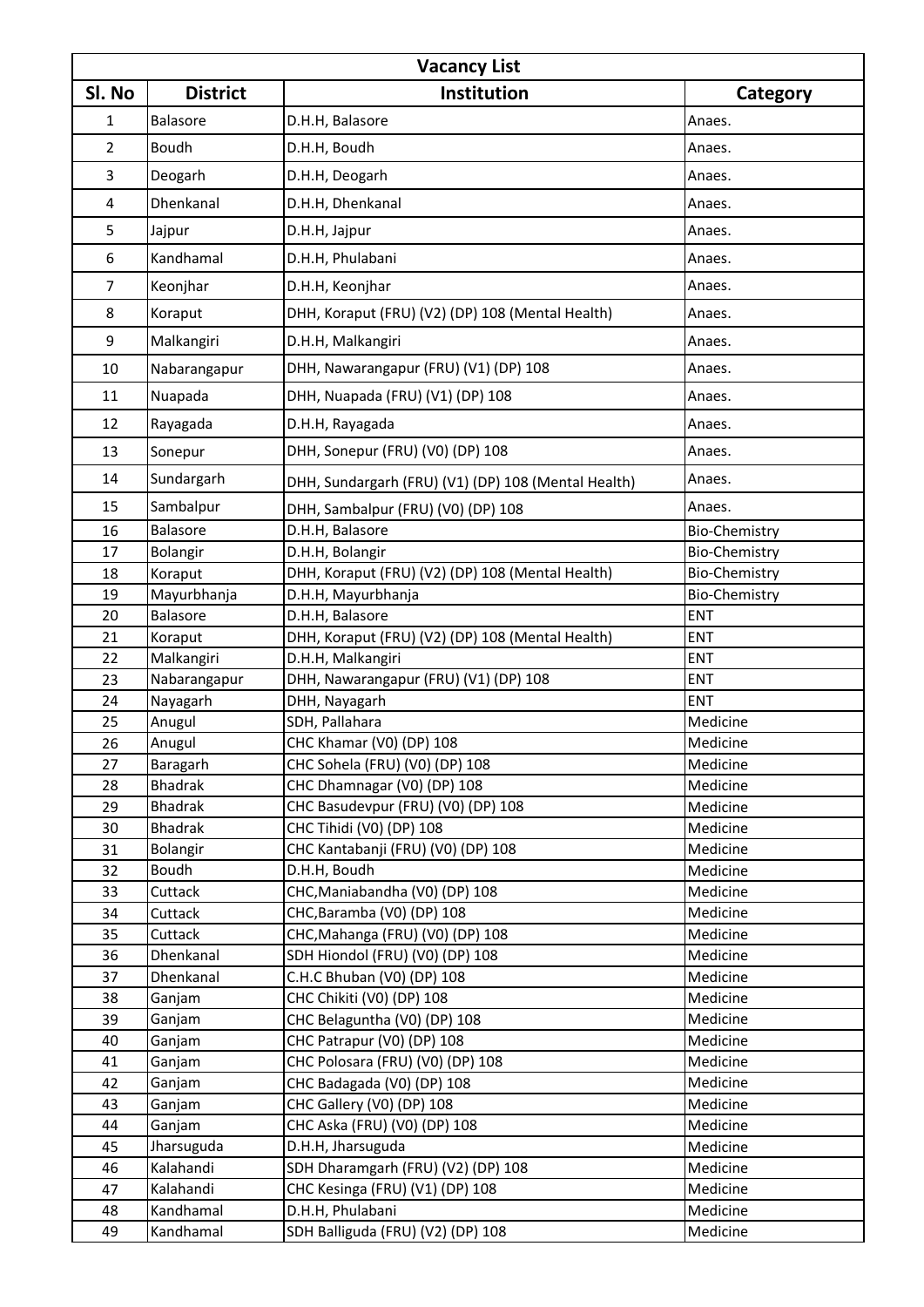| Sl. No | <b>District</b> | Institution                                      | Category       |
|--------|-----------------|--------------------------------------------------|----------------|
| 50     | Kandhamal       | CHC G Udayagiri (V2) (DP) 108                    | Medicine       |
| 51     | Kendrapara      | CHC Aul (V0) (DP) 108                            | Medicine       |
| 52     | Khurdha         | CHC Balipatna (V0) (DP) 108                      | Medicine       |
| 53     | Khurdha         | CHC Jatani (FRU) (V0) (DP) 108 (UPHC)            | Medicine       |
| 54     | Koraput         | SDH Jeypore (FRU) (V2) (DP) 108                  | Medicine       |
| 55     | Malkangiri      | Chitrakunda-CHC (V4) (DP) 108                    | Medicine       |
| 56     | Mayurbhanja     | CHC Jashipur (FRU) (V1) (DP) 108                 | Medicine       |
| 57     | Nabarangapur    | Nawarangapur (Sanamosigaon) CHC (V2) (DP)        | Medicine       |
| 58     | Nabarangapur    | DNK Umarkote (FRU) (V2) (DP) 108                 | Medicine       |
| 59     | Rayagada        | SDH Gunupur (FRU) (V2) (DP) 108                  | Medicine       |
| 60     | Sonepur         | Biramaharajpur S.D.H (V0) (DP) 108               | Medicine       |
| 61     | Sambalpur       | SD Hospital Rairkhol (FRU) (V0) (DP) 108         | Medicine       |
| 62     | Sundargarh      | Subdega (V1) (DP) 108                            | Medicine       |
| 63     | Sundargarh      | CHC Rajgangpur (FRU) (V0) (DP) 108 (UPHC)        | Medicine       |
| 64     | Sundargarh      | Hemagiri (V1) (DP) 108                           | Medicine       |
| 65     | Sundargarh      | Baragaon (V1) (DP) 108                           | Medicine       |
| 66     | Balasore        | D.H.H, Balasore                                  | Microbiology   |
| 67     | Bolangir        | D.H.H, Bolangir                                  | Microbiology   |
| 68     | Bolangir        | D.H.H, Bolangir                                  | Microbiology   |
| 69     | Koraput         | DHH, Koraput (FRU) (V2) (DP) 108 (Mental Health) | Microbiology   |
| 70     | Mayurbhanja     | D.H.H, Mayurbhanja                               | Microbiology   |
| 71     | Anugul          | DHH, Anugul (FRU)                                | <b>O&amp;G</b> |
| 72     | Anugul          | SDH Talcher (FRU)                                | <b>O&amp;G</b> |
| 73     | Anugul          | SDH Pallahara (FRU)                              | <b>O&amp;G</b> |
| 74     | Balasore        | CHC Basta (FRU) (V0) (DP) 108                    | <b>O&amp;G</b> |
| 75     | Bolangir        | CHC Kantabanji (FRU) (V0) (DP) 108               | <b>O&amp;G</b> |
| 76     | Bolangir        | CHC Muribahal (V1) (DP)                          | <b>O&amp;G</b> |
| 77     | Dhenkanal       | C.H.C Bhuban (V0) (DP) 108                       | <b>O&amp;G</b> |
| 78     | Ganjam          | CHC Polosara (FRU) (V0) (DP) 108                 | <b>O&amp;G</b> |
| 79     | Jajpur          | CHC Dharamshala (V0) (DP) 108                    | <b>O&amp;G</b> |
| 80     | Jagatsinghpur   | CHC Paradip (V0) (DP) 108                        | <b>O&amp;G</b> |
| 81     | Jagatsinghpur   | CHC Erasama (FRU) (V0) (DP) 108                  | <b>O&amp;G</b> |
| 82     | Kalahandi       | DHH, Kalahandi (FRU)                             | O&G            |
| 83     | Koraput         | DHH, Koraput (FRU) (V2) (DP) 108 (Mental Health) | <b>O&amp;G</b> |
| 84     | Keonjhar        | CHC Ghatagaon (FRU) (V1) (DP) 108                | <b>O&amp;G</b> |
| 85     | Kandhamal       | SDH Balliguda (FRU) (V2) (DP) 108                | <b>O&amp;G</b> |
| 86     | Kendrapara      | CHC Aul (V0) (DP) 108                            | <b>O&amp;G</b> |
| 87     | Malkangiri      | CHC Kalimela (FRU) (V3) (DP) 108                 | <b>O&amp;G</b> |
| 88     | Nabarangapur    | DHH, Nawarangapur (FRU) (V1) (DP) 108            | <b>O&amp;G</b> |
| 89     | Sonepur         | Biramaharajpur S.D.H (V0) (DP) 108               | <b>O&amp;G</b> |
| 90     | Sonepur         | Dunguripali CHC (FRU) (V0) (DP) 108              | <b>O&amp;G</b> |
| 91     | Sambalpur       | CHC Fashimal (V1) (DP) 108                       | <b>O&amp;G</b> |
| 92     | Sundargarh      | Baragaon (V1) (DP) 108                           | <b>O&amp;G</b> |
| 93     | Nabarangapur    | Papadahandi CHC (FRU) (V2) (DP) 108              | <b>O&amp;G</b> |
| 94     | Nabarangapur    | Hatabharandi CHC (V2) (DP) 108                   | <b>O&amp;G</b> |
| 95     | Nuapada         | CHC Komna (V2) (DP) 108                          | <b>O&amp;G</b> |
| 96     | Puri            | CHC, Sakhigopal (FRU) (V0) (DP) 108              | <b>O&amp;G</b> |
| 97     | Balasore        | DHH, Baripada                                    | Ophthalmology  |
| 98     | <b>Bhadrak</b>  | R.N Eye Hosp.                                    | Ophthalmology  |
| 99     | Boudh           | DHH, Boudh                                       | Ophthalmology  |
| 100    | Jajpur          | D.H.H, Jajpur                                    | Ophthalmology  |
| 101    | Koraput         | DHH, Koraput (FRU) (V2) (DP) 108 (Mental Health) | Ophthalmology  |
| 102    | Mayurbhanja     | DHH, Mayurbhanja                                 | Ophthalmology  |
| 103    | Nabarangapur    | DHH, Nawarangapur (FRU) (V1) (DP) 108            | Ophthalmology  |
| 104    | Gajapati        | D.H.H, Paralakhemundi                            | Ophthalmology  |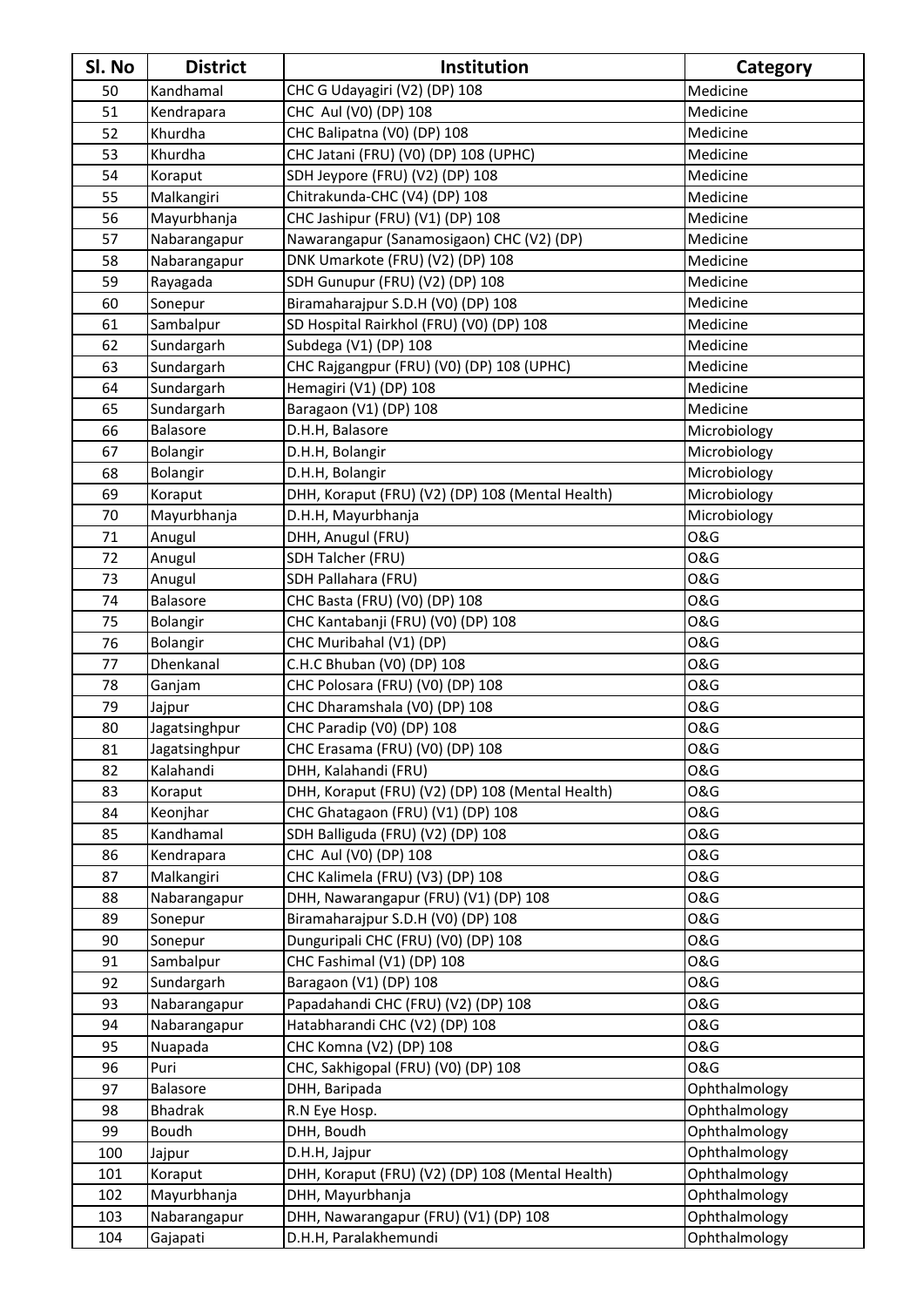| SI. No | <b>District</b> | Institution                                         | Category     |
|--------|-----------------|-----------------------------------------------------|--------------|
| 105    | <b>Boudh</b>    | DHH, Boudh                                          | Orthopaedics |
| 106    | Baragarh        | DHH, Baragarh                                       | Orthopaedics |
| 107    | Jagatsinghpur   | D.H.H, Jagatsinghpur                                | Orthopaedics |
| 108    | Deogarh         | D.H.H, Deogarh                                      | Orthopaedics |
| 109    | Jajpur          | D.H.H, Jajpur                                       | Orthopaedics |
| 110    | Sambalpur       | DHH, Sambalpur (FRU) (V0) (DP) 108                  | Orthopaedics |
| 111    | Sundargarh      | DHH, Sundargarh (FRU) (V1) (DP) 108 (Mental Health) | Orthopaedics |
| 112    | Kandhamal       | DHH, Kandhamal (FRU) (V2) (DP) 108 (Mental Health)  | Orthopaedics |
| 113    | Koraput         | DHH, Koraput (FRU) (V2) (DP) 108 (Mental Health)    | Orthopaedics |
| 114    | Malkangiri      | DHH, Malkangiri (FRU) (V3) (DP) 108                 | Orthopaedics |
| 115    | Nabarangapur    | DHH, Nawarangapur (FRU) (V1) (DP) 108               | Orthopaedics |
| 116    | Nuapada         | DHH, Nuapada (FRU) (V1) (DP) 108                    | Orthopaedics |
| 117    | Rayagada        | DHH, Raygada (FRU) (V2) (DP) 108 (Mental Health)    | Orthopaedics |
| 118    | Sonepur         | DHH, Sonepur (FRU) (V0) (DP) 108                    | Orthopaedics |
| 119    | Balasore        | CHC Basta (FRU) (V0) (DP) 108                       | Paediatrics  |
| 120    | Balasore        | CHC GK Bhatter (FRU) (V0) (DP) 108                  | Paediatrics  |
| 121    | <b>Boudh</b>    | DHH, Boudh                                          | Paediatrics  |
| 122    | Cuttack         | SDH, Banki (FRU) (V0) (DP) 108                      | Paediatrics  |
| 123    | Deogarh         | D.H.H, Deogarh                                      | Paediatrics  |
| 124    | Dhenkanal       | DHH, Dhenkanal (FRU) (V0) (DP) 108 (Mental Health)  | Paediatrics  |
| 125    | Ganjam          | CHC Khalikote (FRU) (V0) (DP) 108                   | Paediatrics  |
| 126    | Ganjam          | CHC Kodala (FRU) (V0) (DP) 108                      | Paediatrics  |
| 127    | Kalahandi       | CHC Kesinga (FRU) (V1) (DP) 108                     | Paediatrics  |
| 128    | Kandhamal       | SDH Balliguda (FRU) (V2) (DP) 108                   | Paediatrics  |
| 129    | Kendrapara      | CHC Pattamundai (FRU) (V0) (DP) 108                 | Paediatrics  |
| 130    | Khurdha         | CHC Banapur (FRU) (V0) (DP) 108                     | Paediatrics  |
| 131    | Malkangiri      | DHH (FRU) (V3) (DP) 108                             | Paediatrics  |
| 132    | Mayurbhanja     | CHC Jashipur (FRU) (V1) (DP) 108                    | Paediatrics  |
| 133    | Nabarangapur    | DNK Umarkote (FRU) (V2) (DP) 108                    | Paediatrics  |
| 134    | Nayagarh        | CHC, Dasapalla (FRU) (V0) (DP) 108                  | Paediatrics  |
| 135    | Nuapada         | DHH, Nuapada (FRU) (V1) (DP) 108                    | Paediatrics  |
| 136    | Rayagada        | SDH Gunupur (FRU) (V2) (DP) 108                     | Paediatrics  |
| 137    | Sambalpur       | SDH Kuchinda (FRU) (V1) (DP) 108                    | Paediatrics  |
| 138    | Sundargarh      | CHC Rajgangpur (FRU) (V0) (DP) 108 (UPHC)           | Paediatrics  |
| 139    | Baragarh        | D.H.H, Baragarh                                     | Pathology    |
| 140    | Boudh           | D.H.H, Boudh                                        | Pathology    |
| 141    | Cuttack         | City Hosp., CTC                                     | Pathology    |
| 142    | Deogarh         | D.H.H, Deogarh                                      | Pathology    |
| 143    | Dhenkanal       | D.H.H, Dhenkanal                                    | Pathology    |
| 144    | Gajapati        | D.H.H, Paralakhemundi                               | Pathology    |
| 145    | Jajpur          | D.H.H, Jajpur                                       | Pathology    |
| 146    | Kalahandi       | DHH, Bhabanipatana                                  | Pathology    |
| 147    | Malkangiri      | D.H.H, Malkangiri                                   | Pathology    |
| 148    | Nabarangapur    | DHH, Nawarangapur (FRU) (V1) (DP) 108               | Pathology    |
| 149    | Rayagada        | D.H.H, Rayagada                                     | Pathology    |
| 150    | Sonepur         | DHH, Sonepur (FRU) (V0) (DP) 108                    | Pathology    |
| 151    | Balasore        | D.H.H, Balasore                                     | Pharmacology |
| 152    | Bolangir        | D.H.H, Bolangir                                     | Pharmacology |
| 153    | Koraput         | DHH, Koraput (FRU) (V2) (DP) 108 (Mental Health)    | Pharmacology |
| 154    | Mayurbhanja     | D.H.H, Mayurbhanja                                  | Pharmacology |
| 155    | Balasore        | D.H.H, Balasore                                     | Physiology   |
| 156    | Bolangir        | D.H.H, Bolangir                                     | Physiology   |
| 157    | Koraput         | DHH, Koraput (FRU) (V2) (DP) 108 (Mental Health)    | Physiology   |
| 158    | Mayurbhanja     | D.H.H, Mayurbhanja                                  | Physiology   |
| 159    | Anugul          | D.H.H, Anugul                                       | Psychiatry   |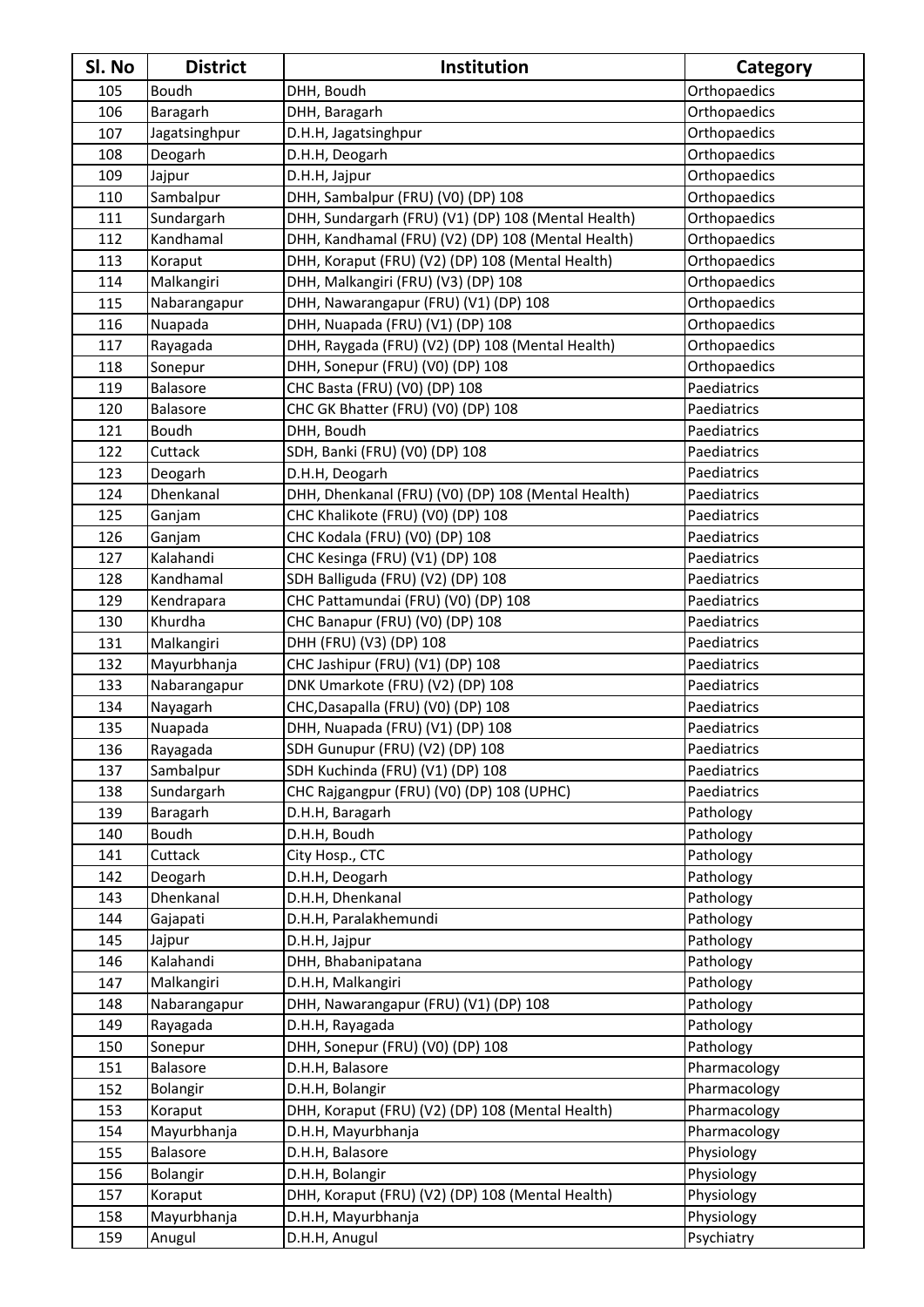| 160<br>D.H.H, Balasore<br>Balasore<br>Psychiatry<br>DHH, Koraput (FRU) (V2) (DP) 108 (Mental Health)<br>Psychiatry<br>161<br>Koraput<br>162<br>Mayurbhanja<br>D.H.H, Mayurbhanja<br>Psychiatry<br>R.G.H, Rourkela<br>Sundargarh<br>163<br>Psychiatry<br>164<br>Balasore<br>D.H.H, Balasore<br>Radiology<br>Bolangir<br>D.H.H, Bolangir<br>Radiology<br>165<br>City Hosp., Berhampur<br>166<br>Radiology<br>Ganjam<br>167<br>DHH, Koraput (FRU) (V2) (DP) 108 (Mental Health)<br>Radiology<br>Koraput<br>168<br>Mayurbhanja<br>D.H.H, Mayurbhanja<br>Radiology<br>DHH, Sambalpur (FRU) (V0) (DP) 108<br>Sambalpur<br>Radiology<br>169<br>Skin & V.D<br>170<br>Balasore<br>D.H.H, Balasore<br><b>Boudh</b><br>D.H.H, Boudh<br>Skin & V.D<br>171<br>Skin & V.D<br>172<br>Deogarh<br>D.H.H, Deogarh<br>D.H.H, Paralakhemundi<br>Skin & V.D<br>173<br>Gajapati<br>Skin & V.D<br>174<br>Jharsuguda<br>D.H.H, Jharsuguda<br>Kalahandi<br>Skin & V.D<br>DHH, Bhabanipatana<br>175<br>D.H.H, Phulabani<br>Skin & V.D<br>176<br>Kandhamal<br>Skin & V.D<br>DHH, Nayagarh<br>177<br>Nayagarh<br>Skin & V.D<br>178<br>Nabarangapur<br>DHH, Nawarangapur (FRU) (V1) (DP) 108<br>D.H.H, Rayagada<br>Skin & V.D<br>Rayagada<br>179<br>Skin & V.D<br>180<br>Sambalpur<br>DHH, Sambalpur (FRU) (V0) (DP) 108<br>SPM<br>Balasore<br>D.H.H, Balasore<br>181<br>182<br>SPM<br>Bolangir<br>D.H.H, Bolangir<br>DHH, Koraput (FRU) (V2) (DP) 108 (Mental Health)<br>SPM<br>183<br>Koraput<br>D.H.H, Mayurbhanja<br>SPM<br>184<br>Mayurbhanja<br>SDH, Athmallik (FRU) (V0) (DP) 108<br>185<br>Anugul<br>Surgery<br>186<br>Anugul<br>CHC Khamar (V0) (DP) 108<br>Surgery<br>CHC GK Bhatter (FRU) (V0) (DP) 108<br>187<br>Balasore<br>Surgery<br>188<br>CHC Basta (FRU) (V0) (DP) 108<br>Balasore<br>Surgery<br>CHC Sohela (FRU) (V0) (DP) 108<br>189<br>Surgery<br>Baragarh<br>CHC Barpali (V0) (DP) 108<br>190<br>Baragarh<br>Surgery<br>Surgery<br><b>Bhadrak</b><br>191<br>CHC Dhamnagar (V0) (DP) 108<br><b>Bhadrak</b><br>CHC Tihidi (V0) (DP) 108<br>192<br>Surgery<br>Bolangir<br>SDH Titialgarh (FRU) (V0) (DP) 108<br>Surgery<br>193<br>194<br>Cuttack<br>CHC, Mahanga (FRU) (V0) (DP) 108<br>Surgery<br>Dhenkanal<br>SDH Hiondol (FRU) (V0) (DP) 108<br>195<br>Surgery<br>196<br>CHC Kodala (FRU) (V0) (DP) 108<br>Ganjam<br>Surgery<br>CHC Belaguntha (V0) (DP) 108<br>197<br>Surgery<br>Ganjam<br>CHC Khalikote (FRU) (V0) (DP) 108<br>198<br>Ganjam<br>Surgery<br>CHC Gallery (V0) (DP) 108<br>199<br>Ganjam<br>Surgery<br>200<br>CHC Aska (FRU) (V0) (DP) 108<br>Ganjam<br>Surgery<br>CHC Jajpur Road (FRU) (V0) (DP) 108<br>201<br>Surgery<br>Jajpur<br>202<br>CHC Dharamshala (V0) (DP) 108<br>Jajpur<br>Surgery<br>203<br>CHC Bari (V0) (DP) 108<br>Jajpur<br>Surgery<br>CHC Binjarpur (V0) (DP) 108<br>204<br>Jajpur<br>Surgery<br>Kalahandi<br>CHC junagarh (V2) (DP) 108<br>205<br>Surgery<br>Kalahandi<br>206<br>CHC Jaipatna (V2) (DP) 108<br>Surgery<br>Kandhamal<br>D.H.H, Phulabani<br>207<br>Surgery<br>Kandhamal<br>208<br>CHC Tikabali (V2) (DP) 108<br>Surgery<br>CHC Aul (V0) (DP) 108<br>209<br>Kendrapara<br>Surgery<br>CHC Pattamundai (FRU) (V0) (DP) 108<br>210<br>Kendrapara<br>Surgery<br>Khurdha<br>CHC Jatani (FRU) (V0) (DP) 108 (UPHC)<br>211<br>Surgery<br>Malkangiri<br>Chitrakunda-CHC (V4) (DP) 108<br>212<br>Surgery<br>Mayurbhanja<br>CHC Bahalada (V1) (DP) 108<br>213<br>Surgery | SI. No | <b>District</b> | Institution                      | Category |
|----------------------------------------------------------------------------------------------------------------------------------------------------------------------------------------------------------------------------------------------------------------------------------------------------------------------------------------------------------------------------------------------------------------------------------------------------------------------------------------------------------------------------------------------------------------------------------------------------------------------------------------------------------------------------------------------------------------------------------------------------------------------------------------------------------------------------------------------------------------------------------------------------------------------------------------------------------------------------------------------------------------------------------------------------------------------------------------------------------------------------------------------------------------------------------------------------------------------------------------------------------------------------------------------------------------------------------------------------------------------------------------------------------------------------------------------------------------------------------------------------------------------------------------------------------------------------------------------------------------------------------------------------------------------------------------------------------------------------------------------------------------------------------------------------------------------------------------------------------------------------------------------------------------------------------------------------------------------------------------------------------------------------------------------------------------------------------------------------------------------------------------------------------------------------------------------------------------------------------------------------------------------------------------------------------------------------------------------------------------------------------------------------------------------------------------------------------------------------------------------------------------------------------------------------------------------------------------------------------------------------------------------------------------------------------------------------------------------------------------------------------------------------------------------------------------------------------------------------------------------------------------------------------------------------------------------------------------------------------------------------------------------------------------------------------------------------------------------------------------------------------------------------------------------------------------------------------------------------------------------------------------------------------------------------------------------------------------------------------------------------------------------------------|--------|-----------------|----------------------------------|----------|
|                                                                                                                                                                                                                                                                                                                                                                                                                                                                                                                                                                                                                                                                                                                                                                                                                                                                                                                                                                                                                                                                                                                                                                                                                                                                                                                                                                                                                                                                                                                                                                                                                                                                                                                                                                                                                                                                                                                                                                                                                                                                                                                                                                                                                                                                                                                                                                                                                                                                                                                                                                                                                                                                                                                                                                                                                                                                                                                                                                                                                                                                                                                                                                                                                                                                                                                                                                                                          |        |                 |                                  |          |
|                                                                                                                                                                                                                                                                                                                                                                                                                                                                                                                                                                                                                                                                                                                                                                                                                                                                                                                                                                                                                                                                                                                                                                                                                                                                                                                                                                                                                                                                                                                                                                                                                                                                                                                                                                                                                                                                                                                                                                                                                                                                                                                                                                                                                                                                                                                                                                                                                                                                                                                                                                                                                                                                                                                                                                                                                                                                                                                                                                                                                                                                                                                                                                                                                                                                                                                                                                                                          |        |                 |                                  |          |
|                                                                                                                                                                                                                                                                                                                                                                                                                                                                                                                                                                                                                                                                                                                                                                                                                                                                                                                                                                                                                                                                                                                                                                                                                                                                                                                                                                                                                                                                                                                                                                                                                                                                                                                                                                                                                                                                                                                                                                                                                                                                                                                                                                                                                                                                                                                                                                                                                                                                                                                                                                                                                                                                                                                                                                                                                                                                                                                                                                                                                                                                                                                                                                                                                                                                                                                                                                                                          |        |                 |                                  |          |
|                                                                                                                                                                                                                                                                                                                                                                                                                                                                                                                                                                                                                                                                                                                                                                                                                                                                                                                                                                                                                                                                                                                                                                                                                                                                                                                                                                                                                                                                                                                                                                                                                                                                                                                                                                                                                                                                                                                                                                                                                                                                                                                                                                                                                                                                                                                                                                                                                                                                                                                                                                                                                                                                                                                                                                                                                                                                                                                                                                                                                                                                                                                                                                                                                                                                                                                                                                                                          |        |                 |                                  |          |
|                                                                                                                                                                                                                                                                                                                                                                                                                                                                                                                                                                                                                                                                                                                                                                                                                                                                                                                                                                                                                                                                                                                                                                                                                                                                                                                                                                                                                                                                                                                                                                                                                                                                                                                                                                                                                                                                                                                                                                                                                                                                                                                                                                                                                                                                                                                                                                                                                                                                                                                                                                                                                                                                                                                                                                                                                                                                                                                                                                                                                                                                                                                                                                                                                                                                                                                                                                                                          |        |                 |                                  |          |
|                                                                                                                                                                                                                                                                                                                                                                                                                                                                                                                                                                                                                                                                                                                                                                                                                                                                                                                                                                                                                                                                                                                                                                                                                                                                                                                                                                                                                                                                                                                                                                                                                                                                                                                                                                                                                                                                                                                                                                                                                                                                                                                                                                                                                                                                                                                                                                                                                                                                                                                                                                                                                                                                                                                                                                                                                                                                                                                                                                                                                                                                                                                                                                                                                                                                                                                                                                                                          |        |                 |                                  |          |
|                                                                                                                                                                                                                                                                                                                                                                                                                                                                                                                                                                                                                                                                                                                                                                                                                                                                                                                                                                                                                                                                                                                                                                                                                                                                                                                                                                                                                                                                                                                                                                                                                                                                                                                                                                                                                                                                                                                                                                                                                                                                                                                                                                                                                                                                                                                                                                                                                                                                                                                                                                                                                                                                                                                                                                                                                                                                                                                                                                                                                                                                                                                                                                                                                                                                                                                                                                                                          |        |                 |                                  |          |
|                                                                                                                                                                                                                                                                                                                                                                                                                                                                                                                                                                                                                                                                                                                                                                                                                                                                                                                                                                                                                                                                                                                                                                                                                                                                                                                                                                                                                                                                                                                                                                                                                                                                                                                                                                                                                                                                                                                                                                                                                                                                                                                                                                                                                                                                                                                                                                                                                                                                                                                                                                                                                                                                                                                                                                                                                                                                                                                                                                                                                                                                                                                                                                                                                                                                                                                                                                                                          |        |                 |                                  |          |
|                                                                                                                                                                                                                                                                                                                                                                                                                                                                                                                                                                                                                                                                                                                                                                                                                                                                                                                                                                                                                                                                                                                                                                                                                                                                                                                                                                                                                                                                                                                                                                                                                                                                                                                                                                                                                                                                                                                                                                                                                                                                                                                                                                                                                                                                                                                                                                                                                                                                                                                                                                                                                                                                                                                                                                                                                                                                                                                                                                                                                                                                                                                                                                                                                                                                                                                                                                                                          |        |                 |                                  |          |
|                                                                                                                                                                                                                                                                                                                                                                                                                                                                                                                                                                                                                                                                                                                                                                                                                                                                                                                                                                                                                                                                                                                                                                                                                                                                                                                                                                                                                                                                                                                                                                                                                                                                                                                                                                                                                                                                                                                                                                                                                                                                                                                                                                                                                                                                                                                                                                                                                                                                                                                                                                                                                                                                                                                                                                                                                                                                                                                                                                                                                                                                                                                                                                                                                                                                                                                                                                                                          |        |                 |                                  |          |
|                                                                                                                                                                                                                                                                                                                                                                                                                                                                                                                                                                                                                                                                                                                                                                                                                                                                                                                                                                                                                                                                                                                                                                                                                                                                                                                                                                                                                                                                                                                                                                                                                                                                                                                                                                                                                                                                                                                                                                                                                                                                                                                                                                                                                                                                                                                                                                                                                                                                                                                                                                                                                                                                                                                                                                                                                                                                                                                                                                                                                                                                                                                                                                                                                                                                                                                                                                                                          |        |                 |                                  |          |
|                                                                                                                                                                                                                                                                                                                                                                                                                                                                                                                                                                                                                                                                                                                                                                                                                                                                                                                                                                                                                                                                                                                                                                                                                                                                                                                                                                                                                                                                                                                                                                                                                                                                                                                                                                                                                                                                                                                                                                                                                                                                                                                                                                                                                                                                                                                                                                                                                                                                                                                                                                                                                                                                                                                                                                                                                                                                                                                                                                                                                                                                                                                                                                                                                                                                                                                                                                                                          |        |                 |                                  |          |
|                                                                                                                                                                                                                                                                                                                                                                                                                                                                                                                                                                                                                                                                                                                                                                                                                                                                                                                                                                                                                                                                                                                                                                                                                                                                                                                                                                                                                                                                                                                                                                                                                                                                                                                                                                                                                                                                                                                                                                                                                                                                                                                                                                                                                                                                                                                                                                                                                                                                                                                                                                                                                                                                                                                                                                                                                                                                                                                                                                                                                                                                                                                                                                                                                                                                                                                                                                                                          |        |                 |                                  |          |
|                                                                                                                                                                                                                                                                                                                                                                                                                                                                                                                                                                                                                                                                                                                                                                                                                                                                                                                                                                                                                                                                                                                                                                                                                                                                                                                                                                                                                                                                                                                                                                                                                                                                                                                                                                                                                                                                                                                                                                                                                                                                                                                                                                                                                                                                                                                                                                                                                                                                                                                                                                                                                                                                                                                                                                                                                                                                                                                                                                                                                                                                                                                                                                                                                                                                                                                                                                                                          |        |                 |                                  |          |
|                                                                                                                                                                                                                                                                                                                                                                                                                                                                                                                                                                                                                                                                                                                                                                                                                                                                                                                                                                                                                                                                                                                                                                                                                                                                                                                                                                                                                                                                                                                                                                                                                                                                                                                                                                                                                                                                                                                                                                                                                                                                                                                                                                                                                                                                                                                                                                                                                                                                                                                                                                                                                                                                                                                                                                                                                                                                                                                                                                                                                                                                                                                                                                                                                                                                                                                                                                                                          |        |                 |                                  |          |
|                                                                                                                                                                                                                                                                                                                                                                                                                                                                                                                                                                                                                                                                                                                                                                                                                                                                                                                                                                                                                                                                                                                                                                                                                                                                                                                                                                                                                                                                                                                                                                                                                                                                                                                                                                                                                                                                                                                                                                                                                                                                                                                                                                                                                                                                                                                                                                                                                                                                                                                                                                                                                                                                                                                                                                                                                                                                                                                                                                                                                                                                                                                                                                                                                                                                                                                                                                                                          |        |                 |                                  |          |
|                                                                                                                                                                                                                                                                                                                                                                                                                                                                                                                                                                                                                                                                                                                                                                                                                                                                                                                                                                                                                                                                                                                                                                                                                                                                                                                                                                                                                                                                                                                                                                                                                                                                                                                                                                                                                                                                                                                                                                                                                                                                                                                                                                                                                                                                                                                                                                                                                                                                                                                                                                                                                                                                                                                                                                                                                                                                                                                                                                                                                                                                                                                                                                                                                                                                                                                                                                                                          |        |                 |                                  |          |
|                                                                                                                                                                                                                                                                                                                                                                                                                                                                                                                                                                                                                                                                                                                                                                                                                                                                                                                                                                                                                                                                                                                                                                                                                                                                                                                                                                                                                                                                                                                                                                                                                                                                                                                                                                                                                                                                                                                                                                                                                                                                                                                                                                                                                                                                                                                                                                                                                                                                                                                                                                                                                                                                                                                                                                                                                                                                                                                                                                                                                                                                                                                                                                                                                                                                                                                                                                                                          |        |                 |                                  |          |
|                                                                                                                                                                                                                                                                                                                                                                                                                                                                                                                                                                                                                                                                                                                                                                                                                                                                                                                                                                                                                                                                                                                                                                                                                                                                                                                                                                                                                                                                                                                                                                                                                                                                                                                                                                                                                                                                                                                                                                                                                                                                                                                                                                                                                                                                                                                                                                                                                                                                                                                                                                                                                                                                                                                                                                                                                                                                                                                                                                                                                                                                                                                                                                                                                                                                                                                                                                                                          |        |                 |                                  |          |
|                                                                                                                                                                                                                                                                                                                                                                                                                                                                                                                                                                                                                                                                                                                                                                                                                                                                                                                                                                                                                                                                                                                                                                                                                                                                                                                                                                                                                                                                                                                                                                                                                                                                                                                                                                                                                                                                                                                                                                                                                                                                                                                                                                                                                                                                                                                                                                                                                                                                                                                                                                                                                                                                                                                                                                                                                                                                                                                                                                                                                                                                                                                                                                                                                                                                                                                                                                                                          |        |                 |                                  |          |
|                                                                                                                                                                                                                                                                                                                                                                                                                                                                                                                                                                                                                                                                                                                                                                                                                                                                                                                                                                                                                                                                                                                                                                                                                                                                                                                                                                                                                                                                                                                                                                                                                                                                                                                                                                                                                                                                                                                                                                                                                                                                                                                                                                                                                                                                                                                                                                                                                                                                                                                                                                                                                                                                                                                                                                                                                                                                                                                                                                                                                                                                                                                                                                                                                                                                                                                                                                                                          |        |                 |                                  |          |
|                                                                                                                                                                                                                                                                                                                                                                                                                                                                                                                                                                                                                                                                                                                                                                                                                                                                                                                                                                                                                                                                                                                                                                                                                                                                                                                                                                                                                                                                                                                                                                                                                                                                                                                                                                                                                                                                                                                                                                                                                                                                                                                                                                                                                                                                                                                                                                                                                                                                                                                                                                                                                                                                                                                                                                                                                                                                                                                                                                                                                                                                                                                                                                                                                                                                                                                                                                                                          |        |                 |                                  |          |
|                                                                                                                                                                                                                                                                                                                                                                                                                                                                                                                                                                                                                                                                                                                                                                                                                                                                                                                                                                                                                                                                                                                                                                                                                                                                                                                                                                                                                                                                                                                                                                                                                                                                                                                                                                                                                                                                                                                                                                                                                                                                                                                                                                                                                                                                                                                                                                                                                                                                                                                                                                                                                                                                                                                                                                                                                                                                                                                                                                                                                                                                                                                                                                                                                                                                                                                                                                                                          |        |                 |                                  |          |
|                                                                                                                                                                                                                                                                                                                                                                                                                                                                                                                                                                                                                                                                                                                                                                                                                                                                                                                                                                                                                                                                                                                                                                                                                                                                                                                                                                                                                                                                                                                                                                                                                                                                                                                                                                                                                                                                                                                                                                                                                                                                                                                                                                                                                                                                                                                                                                                                                                                                                                                                                                                                                                                                                                                                                                                                                                                                                                                                                                                                                                                                                                                                                                                                                                                                                                                                                                                                          |        |                 |                                  |          |
|                                                                                                                                                                                                                                                                                                                                                                                                                                                                                                                                                                                                                                                                                                                                                                                                                                                                                                                                                                                                                                                                                                                                                                                                                                                                                                                                                                                                                                                                                                                                                                                                                                                                                                                                                                                                                                                                                                                                                                                                                                                                                                                                                                                                                                                                                                                                                                                                                                                                                                                                                                                                                                                                                                                                                                                                                                                                                                                                                                                                                                                                                                                                                                                                                                                                                                                                                                                                          |        |                 |                                  |          |
|                                                                                                                                                                                                                                                                                                                                                                                                                                                                                                                                                                                                                                                                                                                                                                                                                                                                                                                                                                                                                                                                                                                                                                                                                                                                                                                                                                                                                                                                                                                                                                                                                                                                                                                                                                                                                                                                                                                                                                                                                                                                                                                                                                                                                                                                                                                                                                                                                                                                                                                                                                                                                                                                                                                                                                                                                                                                                                                                                                                                                                                                                                                                                                                                                                                                                                                                                                                                          |        |                 |                                  |          |
|                                                                                                                                                                                                                                                                                                                                                                                                                                                                                                                                                                                                                                                                                                                                                                                                                                                                                                                                                                                                                                                                                                                                                                                                                                                                                                                                                                                                                                                                                                                                                                                                                                                                                                                                                                                                                                                                                                                                                                                                                                                                                                                                                                                                                                                                                                                                                                                                                                                                                                                                                                                                                                                                                                                                                                                                                                                                                                                                                                                                                                                                                                                                                                                                                                                                                                                                                                                                          |        |                 |                                  |          |
|                                                                                                                                                                                                                                                                                                                                                                                                                                                                                                                                                                                                                                                                                                                                                                                                                                                                                                                                                                                                                                                                                                                                                                                                                                                                                                                                                                                                                                                                                                                                                                                                                                                                                                                                                                                                                                                                                                                                                                                                                                                                                                                                                                                                                                                                                                                                                                                                                                                                                                                                                                                                                                                                                                                                                                                                                                                                                                                                                                                                                                                                                                                                                                                                                                                                                                                                                                                                          |        |                 |                                  |          |
|                                                                                                                                                                                                                                                                                                                                                                                                                                                                                                                                                                                                                                                                                                                                                                                                                                                                                                                                                                                                                                                                                                                                                                                                                                                                                                                                                                                                                                                                                                                                                                                                                                                                                                                                                                                                                                                                                                                                                                                                                                                                                                                                                                                                                                                                                                                                                                                                                                                                                                                                                                                                                                                                                                                                                                                                                                                                                                                                                                                                                                                                                                                                                                                                                                                                                                                                                                                                          |        |                 |                                  |          |
|                                                                                                                                                                                                                                                                                                                                                                                                                                                                                                                                                                                                                                                                                                                                                                                                                                                                                                                                                                                                                                                                                                                                                                                                                                                                                                                                                                                                                                                                                                                                                                                                                                                                                                                                                                                                                                                                                                                                                                                                                                                                                                                                                                                                                                                                                                                                                                                                                                                                                                                                                                                                                                                                                                                                                                                                                                                                                                                                                                                                                                                                                                                                                                                                                                                                                                                                                                                                          |        |                 |                                  |          |
|                                                                                                                                                                                                                                                                                                                                                                                                                                                                                                                                                                                                                                                                                                                                                                                                                                                                                                                                                                                                                                                                                                                                                                                                                                                                                                                                                                                                                                                                                                                                                                                                                                                                                                                                                                                                                                                                                                                                                                                                                                                                                                                                                                                                                                                                                                                                                                                                                                                                                                                                                                                                                                                                                                                                                                                                                                                                                                                                                                                                                                                                                                                                                                                                                                                                                                                                                                                                          |        |                 |                                  |          |
|                                                                                                                                                                                                                                                                                                                                                                                                                                                                                                                                                                                                                                                                                                                                                                                                                                                                                                                                                                                                                                                                                                                                                                                                                                                                                                                                                                                                                                                                                                                                                                                                                                                                                                                                                                                                                                                                                                                                                                                                                                                                                                                                                                                                                                                                                                                                                                                                                                                                                                                                                                                                                                                                                                                                                                                                                                                                                                                                                                                                                                                                                                                                                                                                                                                                                                                                                                                                          |        |                 |                                  |          |
|                                                                                                                                                                                                                                                                                                                                                                                                                                                                                                                                                                                                                                                                                                                                                                                                                                                                                                                                                                                                                                                                                                                                                                                                                                                                                                                                                                                                                                                                                                                                                                                                                                                                                                                                                                                                                                                                                                                                                                                                                                                                                                                                                                                                                                                                                                                                                                                                                                                                                                                                                                                                                                                                                                                                                                                                                                                                                                                                                                                                                                                                                                                                                                                                                                                                                                                                                                                                          |        |                 |                                  |          |
|                                                                                                                                                                                                                                                                                                                                                                                                                                                                                                                                                                                                                                                                                                                                                                                                                                                                                                                                                                                                                                                                                                                                                                                                                                                                                                                                                                                                                                                                                                                                                                                                                                                                                                                                                                                                                                                                                                                                                                                                                                                                                                                                                                                                                                                                                                                                                                                                                                                                                                                                                                                                                                                                                                                                                                                                                                                                                                                                                                                                                                                                                                                                                                                                                                                                                                                                                                                                          |        |                 |                                  |          |
|                                                                                                                                                                                                                                                                                                                                                                                                                                                                                                                                                                                                                                                                                                                                                                                                                                                                                                                                                                                                                                                                                                                                                                                                                                                                                                                                                                                                                                                                                                                                                                                                                                                                                                                                                                                                                                                                                                                                                                                                                                                                                                                                                                                                                                                                                                                                                                                                                                                                                                                                                                                                                                                                                                                                                                                                                                                                                                                                                                                                                                                                                                                                                                                                                                                                                                                                                                                                          |        |                 |                                  |          |
|                                                                                                                                                                                                                                                                                                                                                                                                                                                                                                                                                                                                                                                                                                                                                                                                                                                                                                                                                                                                                                                                                                                                                                                                                                                                                                                                                                                                                                                                                                                                                                                                                                                                                                                                                                                                                                                                                                                                                                                                                                                                                                                                                                                                                                                                                                                                                                                                                                                                                                                                                                                                                                                                                                                                                                                                                                                                                                                                                                                                                                                                                                                                                                                                                                                                                                                                                                                                          |        |                 |                                  |          |
|                                                                                                                                                                                                                                                                                                                                                                                                                                                                                                                                                                                                                                                                                                                                                                                                                                                                                                                                                                                                                                                                                                                                                                                                                                                                                                                                                                                                                                                                                                                                                                                                                                                                                                                                                                                                                                                                                                                                                                                                                                                                                                                                                                                                                                                                                                                                                                                                                                                                                                                                                                                                                                                                                                                                                                                                                                                                                                                                                                                                                                                                                                                                                                                                                                                                                                                                                                                                          |        |                 |                                  |          |
|                                                                                                                                                                                                                                                                                                                                                                                                                                                                                                                                                                                                                                                                                                                                                                                                                                                                                                                                                                                                                                                                                                                                                                                                                                                                                                                                                                                                                                                                                                                                                                                                                                                                                                                                                                                                                                                                                                                                                                                                                                                                                                                                                                                                                                                                                                                                                                                                                                                                                                                                                                                                                                                                                                                                                                                                                                                                                                                                                                                                                                                                                                                                                                                                                                                                                                                                                                                                          |        |                 |                                  |          |
|                                                                                                                                                                                                                                                                                                                                                                                                                                                                                                                                                                                                                                                                                                                                                                                                                                                                                                                                                                                                                                                                                                                                                                                                                                                                                                                                                                                                                                                                                                                                                                                                                                                                                                                                                                                                                                                                                                                                                                                                                                                                                                                                                                                                                                                                                                                                                                                                                                                                                                                                                                                                                                                                                                                                                                                                                                                                                                                                                                                                                                                                                                                                                                                                                                                                                                                                                                                                          |        |                 |                                  |          |
|                                                                                                                                                                                                                                                                                                                                                                                                                                                                                                                                                                                                                                                                                                                                                                                                                                                                                                                                                                                                                                                                                                                                                                                                                                                                                                                                                                                                                                                                                                                                                                                                                                                                                                                                                                                                                                                                                                                                                                                                                                                                                                                                                                                                                                                                                                                                                                                                                                                                                                                                                                                                                                                                                                                                                                                                                                                                                                                                                                                                                                                                                                                                                                                                                                                                                                                                                                                                          |        |                 |                                  |          |
|                                                                                                                                                                                                                                                                                                                                                                                                                                                                                                                                                                                                                                                                                                                                                                                                                                                                                                                                                                                                                                                                                                                                                                                                                                                                                                                                                                                                                                                                                                                                                                                                                                                                                                                                                                                                                                                                                                                                                                                                                                                                                                                                                                                                                                                                                                                                                                                                                                                                                                                                                                                                                                                                                                                                                                                                                                                                                                                                                                                                                                                                                                                                                                                                                                                                                                                                                                                                          |        |                 |                                  |          |
|                                                                                                                                                                                                                                                                                                                                                                                                                                                                                                                                                                                                                                                                                                                                                                                                                                                                                                                                                                                                                                                                                                                                                                                                                                                                                                                                                                                                                                                                                                                                                                                                                                                                                                                                                                                                                                                                                                                                                                                                                                                                                                                                                                                                                                                                                                                                                                                                                                                                                                                                                                                                                                                                                                                                                                                                                                                                                                                                                                                                                                                                                                                                                                                                                                                                                                                                                                                                          |        |                 |                                  |          |
|                                                                                                                                                                                                                                                                                                                                                                                                                                                                                                                                                                                                                                                                                                                                                                                                                                                                                                                                                                                                                                                                                                                                                                                                                                                                                                                                                                                                                                                                                                                                                                                                                                                                                                                                                                                                                                                                                                                                                                                                                                                                                                                                                                                                                                                                                                                                                                                                                                                                                                                                                                                                                                                                                                                                                                                                                                                                                                                                                                                                                                                                                                                                                                                                                                                                                                                                                                                                          |        |                 |                                  |          |
|                                                                                                                                                                                                                                                                                                                                                                                                                                                                                                                                                                                                                                                                                                                                                                                                                                                                                                                                                                                                                                                                                                                                                                                                                                                                                                                                                                                                                                                                                                                                                                                                                                                                                                                                                                                                                                                                                                                                                                                                                                                                                                                                                                                                                                                                                                                                                                                                                                                                                                                                                                                                                                                                                                                                                                                                                                                                                                                                                                                                                                                                                                                                                                                                                                                                                                                                                                                                          |        |                 |                                  |          |
|                                                                                                                                                                                                                                                                                                                                                                                                                                                                                                                                                                                                                                                                                                                                                                                                                                                                                                                                                                                                                                                                                                                                                                                                                                                                                                                                                                                                                                                                                                                                                                                                                                                                                                                                                                                                                                                                                                                                                                                                                                                                                                                                                                                                                                                                                                                                                                                                                                                                                                                                                                                                                                                                                                                                                                                                                                                                                                                                                                                                                                                                                                                                                                                                                                                                                                                                                                                                          |        |                 |                                  |          |
|                                                                                                                                                                                                                                                                                                                                                                                                                                                                                                                                                                                                                                                                                                                                                                                                                                                                                                                                                                                                                                                                                                                                                                                                                                                                                                                                                                                                                                                                                                                                                                                                                                                                                                                                                                                                                                                                                                                                                                                                                                                                                                                                                                                                                                                                                                                                                                                                                                                                                                                                                                                                                                                                                                                                                                                                                                                                                                                                                                                                                                                                                                                                                                                                                                                                                                                                                                                                          |        |                 |                                  |          |
|                                                                                                                                                                                                                                                                                                                                                                                                                                                                                                                                                                                                                                                                                                                                                                                                                                                                                                                                                                                                                                                                                                                                                                                                                                                                                                                                                                                                                                                                                                                                                                                                                                                                                                                                                                                                                                                                                                                                                                                                                                                                                                                                                                                                                                                                                                                                                                                                                                                                                                                                                                                                                                                                                                                                                                                                                                                                                                                                                                                                                                                                                                                                                                                                                                                                                                                                                                                                          |        |                 |                                  |          |
|                                                                                                                                                                                                                                                                                                                                                                                                                                                                                                                                                                                                                                                                                                                                                                                                                                                                                                                                                                                                                                                                                                                                                                                                                                                                                                                                                                                                                                                                                                                                                                                                                                                                                                                                                                                                                                                                                                                                                                                                                                                                                                                                                                                                                                                                                                                                                                                                                                                                                                                                                                                                                                                                                                                                                                                                                                                                                                                                                                                                                                                                                                                                                                                                                                                                                                                                                                                                          |        |                 |                                  |          |
|                                                                                                                                                                                                                                                                                                                                                                                                                                                                                                                                                                                                                                                                                                                                                                                                                                                                                                                                                                                                                                                                                                                                                                                                                                                                                                                                                                                                                                                                                                                                                                                                                                                                                                                                                                                                                                                                                                                                                                                                                                                                                                                                                                                                                                                                                                                                                                                                                                                                                                                                                                                                                                                                                                                                                                                                                                                                                                                                                                                                                                                                                                                                                                                                                                                                                                                                                                                                          |        |                 |                                  |          |
|                                                                                                                                                                                                                                                                                                                                                                                                                                                                                                                                                                                                                                                                                                                                                                                                                                                                                                                                                                                                                                                                                                                                                                                                                                                                                                                                                                                                                                                                                                                                                                                                                                                                                                                                                                                                                                                                                                                                                                                                                                                                                                                                                                                                                                                                                                                                                                                                                                                                                                                                                                                                                                                                                                                                                                                                                                                                                                                                                                                                                                                                                                                                                                                                                                                                                                                                                                                                          |        |                 |                                  |          |
|                                                                                                                                                                                                                                                                                                                                                                                                                                                                                                                                                                                                                                                                                                                                                                                                                                                                                                                                                                                                                                                                                                                                                                                                                                                                                                                                                                                                                                                                                                                                                                                                                                                                                                                                                                                                                                                                                                                                                                                                                                                                                                                                                                                                                                                                                                                                                                                                                                                                                                                                                                                                                                                                                                                                                                                                                                                                                                                                                                                                                                                                                                                                                                                                                                                                                                                                                                                                          |        |                 |                                  |          |
|                                                                                                                                                                                                                                                                                                                                                                                                                                                                                                                                                                                                                                                                                                                                                                                                                                                                                                                                                                                                                                                                                                                                                                                                                                                                                                                                                                                                                                                                                                                                                                                                                                                                                                                                                                                                                                                                                                                                                                                                                                                                                                                                                                                                                                                                                                                                                                                                                                                                                                                                                                                                                                                                                                                                                                                                                                                                                                                                                                                                                                                                                                                                                                                                                                                                                                                                                                                                          |        |                 |                                  |          |
|                                                                                                                                                                                                                                                                                                                                                                                                                                                                                                                                                                                                                                                                                                                                                                                                                                                                                                                                                                                                                                                                                                                                                                                                                                                                                                                                                                                                                                                                                                                                                                                                                                                                                                                                                                                                                                                                                                                                                                                                                                                                                                                                                                                                                                                                                                                                                                                                                                                                                                                                                                                                                                                                                                                                                                                                                                                                                                                                                                                                                                                                                                                                                                                                                                                                                                                                                                                                          |        |                 |                                  |          |
|                                                                                                                                                                                                                                                                                                                                                                                                                                                                                                                                                                                                                                                                                                                                                                                                                                                                                                                                                                                                                                                                                                                                                                                                                                                                                                                                                                                                                                                                                                                                                                                                                                                                                                                                                                                                                                                                                                                                                                                                                                                                                                                                                                                                                                                                                                                                                                                                                                                                                                                                                                                                                                                                                                                                                                                                                                                                                                                                                                                                                                                                                                                                                                                                                                                                                                                                                                                                          |        |                 |                                  |          |
|                                                                                                                                                                                                                                                                                                                                                                                                                                                                                                                                                                                                                                                                                                                                                                                                                                                                                                                                                                                                                                                                                                                                                                                                                                                                                                                                                                                                                                                                                                                                                                                                                                                                                                                                                                                                                                                                                                                                                                                                                                                                                                                                                                                                                                                                                                                                                                                                                                                                                                                                                                                                                                                                                                                                                                                                                                                                                                                                                                                                                                                                                                                                                                                                                                                                                                                                                                                                          | 214    | Nuapada         | DHH, Nuapada (FRU) (V1) (DP) 108 | Surgery  |